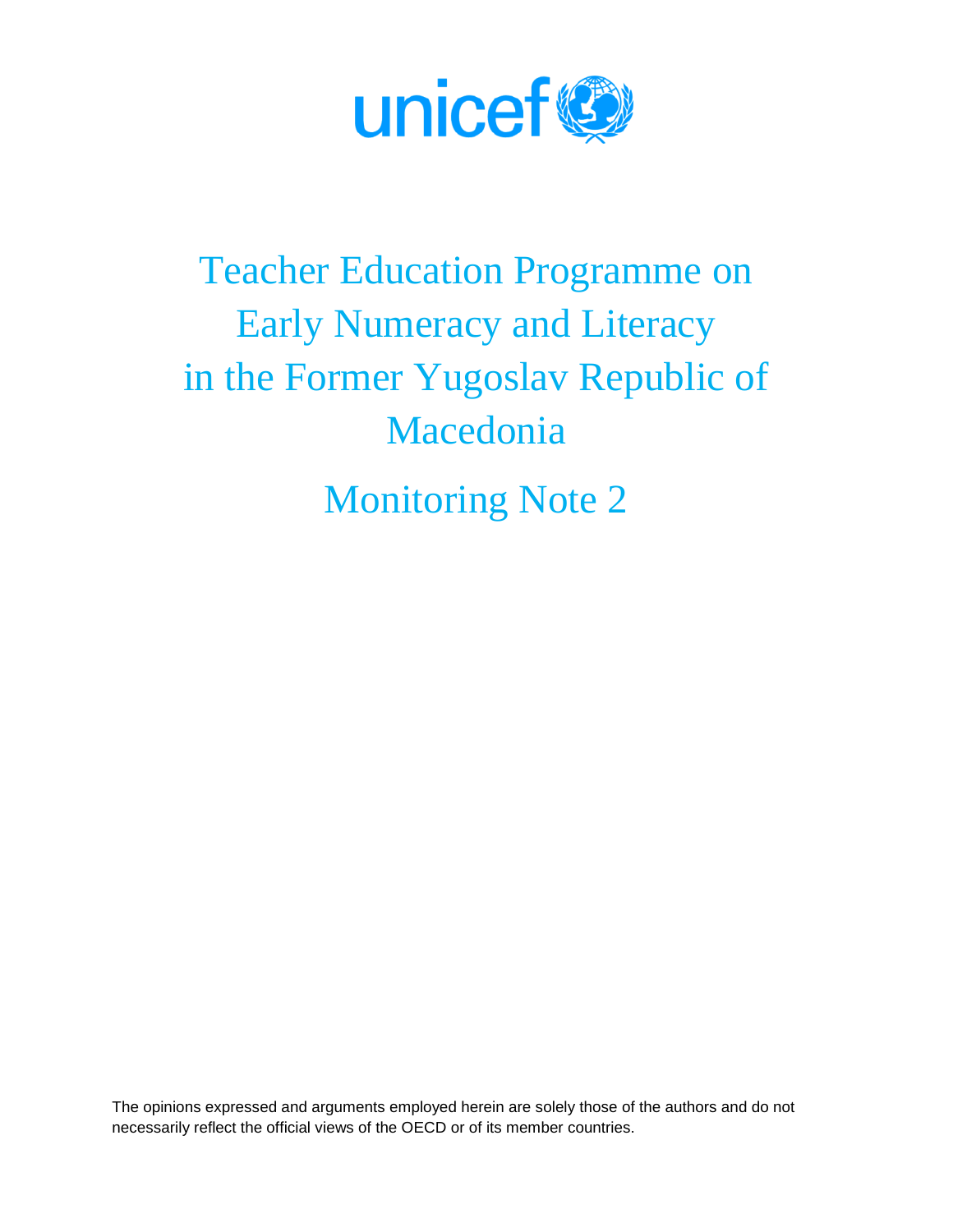#### **1. INTRODUCTION:**

Since 2008, the Ministry of Education and Science (MoES) with the support of UNICEF has been implementing the Teacher Education Programme on Early Numeracy and Literacy. The Programme introduces effective approaches that help teachers acquire knowledge and skills in early numeracy and literacy. Priority is given to teachers in the first cycle of primary education (grades  $1-3$ )<sup>1</sup>. The programme has the following aims:

- To deepen teacher understanding of quality teacher instruction in numeracy and literacy;
- To provide teachers with opportunities to acquire knowledge and skills for implementation of quality mathematics instruction and quality literacy instruction;
- To establish effective and sustainable approaches to teacher professional development;
- To improve student outcomes in early numeracy and literacy;
- To improve student results in future international assessments<sup>2</sup>.

The Ministry of Education and Science (MoES) has the main responsibility for the Programme, and the Bureau for Education Development (BED) which by law is responsible for in-service teacher training, curriculum development and teacher support, is the leading institution.

The Programme is part of the Cooperation Agreement between the Government of the former Yugoslav Republic of Macedonia and UNICEF (2010-2015). The rationale for the Programme is the declining quality of education in the country and the lack of adequate support for teachers- identified as one of the key bottlenecks in the realization of the children's right to education<sup>3</sup>.

The Macedonian Centre for Civic Education (MCCE) is hired by UNICEF to provide logistic and expert support, specifically for: 1) conducting baseline studies as part of both numeracy and literacy components of the programme; 2) dissemination of teacher training in schools and certification of national trainers and teachers; and 3) providing support for the functioning of the regional learning (mentoring) teams.

The implementation of the programme started in the school year of 2009/2010 in 34 primary schools in the numeracy component, and in the school year of 2010/2011 in 28 primary schools in the literacy component (Phase One schools). By May 2014, the numeracy programme was disseminated to all (350) primary schools in the country, and the literacy programme to 149 primary schools. Although introduced as a pilot initiative, the programme is now officially recognized in the Government Programme for Education. Based on the experiences from implementation, in 2014 the MoES and BED revised the curricula in mathematics for the first cycle of primary education<sup>4</sup> with the support of Cambridge International Examination Centre Programme. The new curricula is officially introduced in all primary schools in the country as of the school year 2014/2015.

4 <http://bro.gov.mk/?q=mk/node/163>

 $\overline{\phantom{a}}$ <sup>1</sup> The Macedonian primary education system has three education cycles : 1-3, 4-6 and 7-9 grades

 $^2$  2006 PIRLS rank 33rd out of 40 participating countries - only 2 % of 4<sup>th</sup> grade students reached the "advanced" benchmark, 15 % "high" benchmark, and 40 % "intermediate" level<sup>2</sup>. 2003 TIMMS ranking 29 out of 38 countries -70% of eight grade students are reaching the minimum level. 2000 PISA ranked Macedonia as 38 out of 41 countries. The PISA results indicated that only 34.5 per cent of pupils who had completed or were about to complete primary education had not even achieved the first of five levels of proficiency, while an additional 28 per cent had only reached the first proficiency level..

<sup>&</sup>lt;sup>3</sup> UNICEF (2010). Situation Analysis of Children and Women. UNICEF Skopje

<http://www.cie.org.uk/images/25127-cambridge-primary-maths-curriculum-framework.pdf>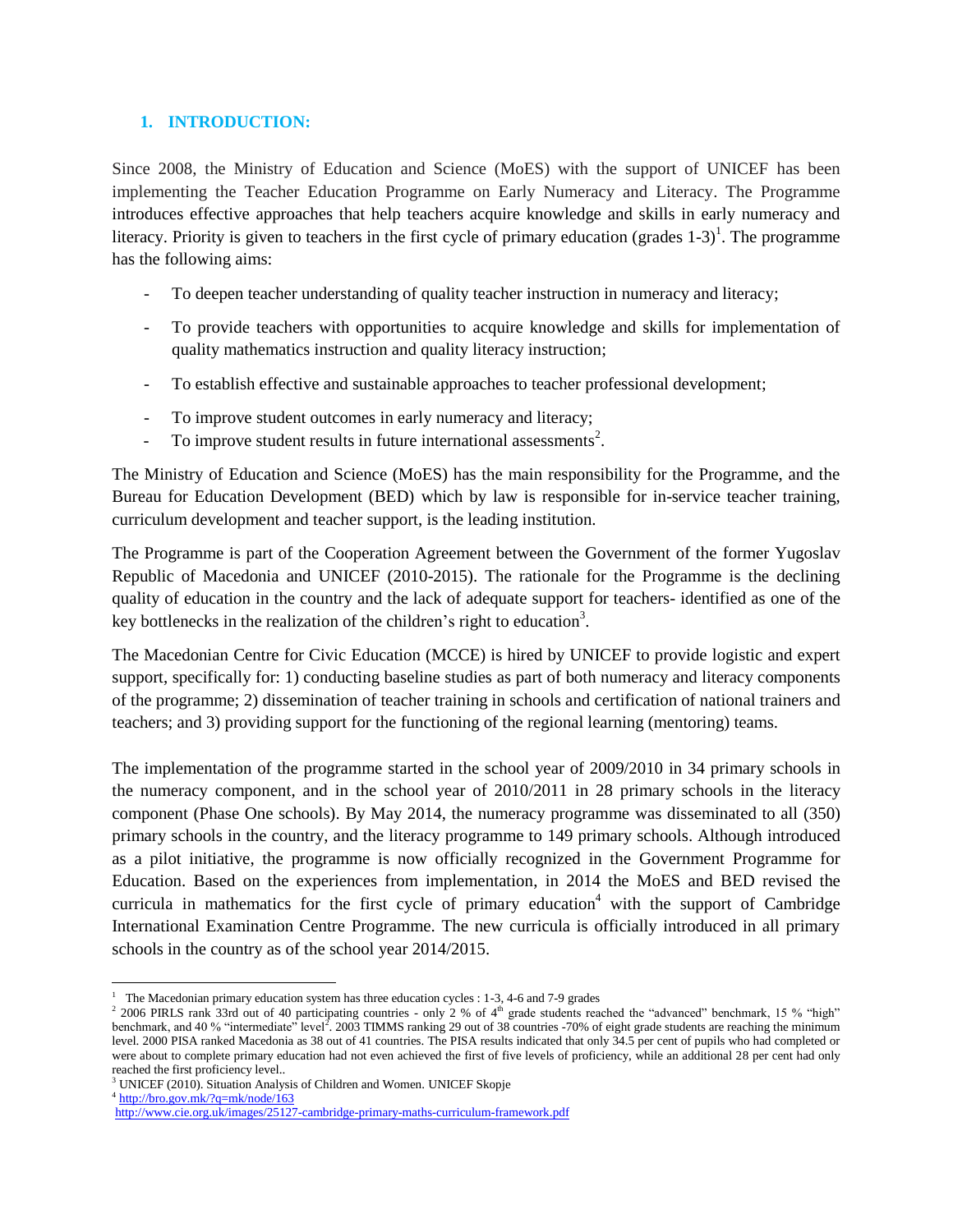As described in the System Note and Monitoring Note 1, the Programme included teacher training and teacher support. The strategies introduced in support of teachers follow the theory of change according to which teachers define their success in terms of their students' learning<sup>5</sup>:

- Teachers are provided with training opportunities<sup>6</sup> to acquire new knowledge and skills and change teacher instruction;
- Focus is on the application of the newly acquired knowledge and skills as the key prerequisite for initiating the process of continuous improvement;
- Only when/if teachers see change in student learning and outcomes does this translate into change in their attitudes and beliefs.

During the first years of the programme implementation, in addition to training, teachers and schools were visited by BED advisors and national trainers. Each school was visited at least three times in the course of the one school year. The aims of the school visits were the following:

1. To monitor the implementation of the programme, the achievements and the challenges that the teachers and the schools are faced with, and

2. To provide schools and teachers with professional support for overcoming the challenges and continue progress.

The school visits conducted in 2011, 2012 and 2013 have contributed to the achievement of the programme aims, as reported<sup>7</sup>:

- Teachers have better understanding of approaches promoted with the numeracy and literacy teacher education programme; teacher instruction in numeracy, reading and writing has improved and most of the teachers are applying the basic principles, the strategies and the techniques learnt during the trainings;
- In most of the schools, teachers are applying techniques in a more creative way- more creative materials are developed, and the learning environment is enriched;
- Teachers demonstrate greater confidence in the application of the techniques, they believe that the new approaches make teaching easier, and they are motivated to apply them;
- In almost all the schools, there is increased student motivation and engagement can be observed and a number of schools reported higher student achievements;

l <sup>5</sup> Guskey (2002). *Professional Development and Teacher Change*. Teachers and Teaching: theory and practice, Vol. 8, No. 3/4, 2002 <http://physics.gmu.edu/~hgeller/TeacherWorkshop/Guskey2002.pdf>

<sup>6</sup> Training was provided at several levels. First, all early grade teachers were provided with 48 hours training on early numeracy and literacy through a cascade model: national trainers (experienced teachers) were trained by international trainers, then national trainers trained regional trainers (teachers) and these trained school trainers (teachers) who then trained all teachers in a school. BED advisors provided monitoring and support at all levels. Second, as part of RLT, training was provided to teachers as RLT members on certain topics, such use of fidelity tool, action research and mentoring.

<sup>7</sup> MCCE project reports 2013 "Findings from the in-school support visits to the schools".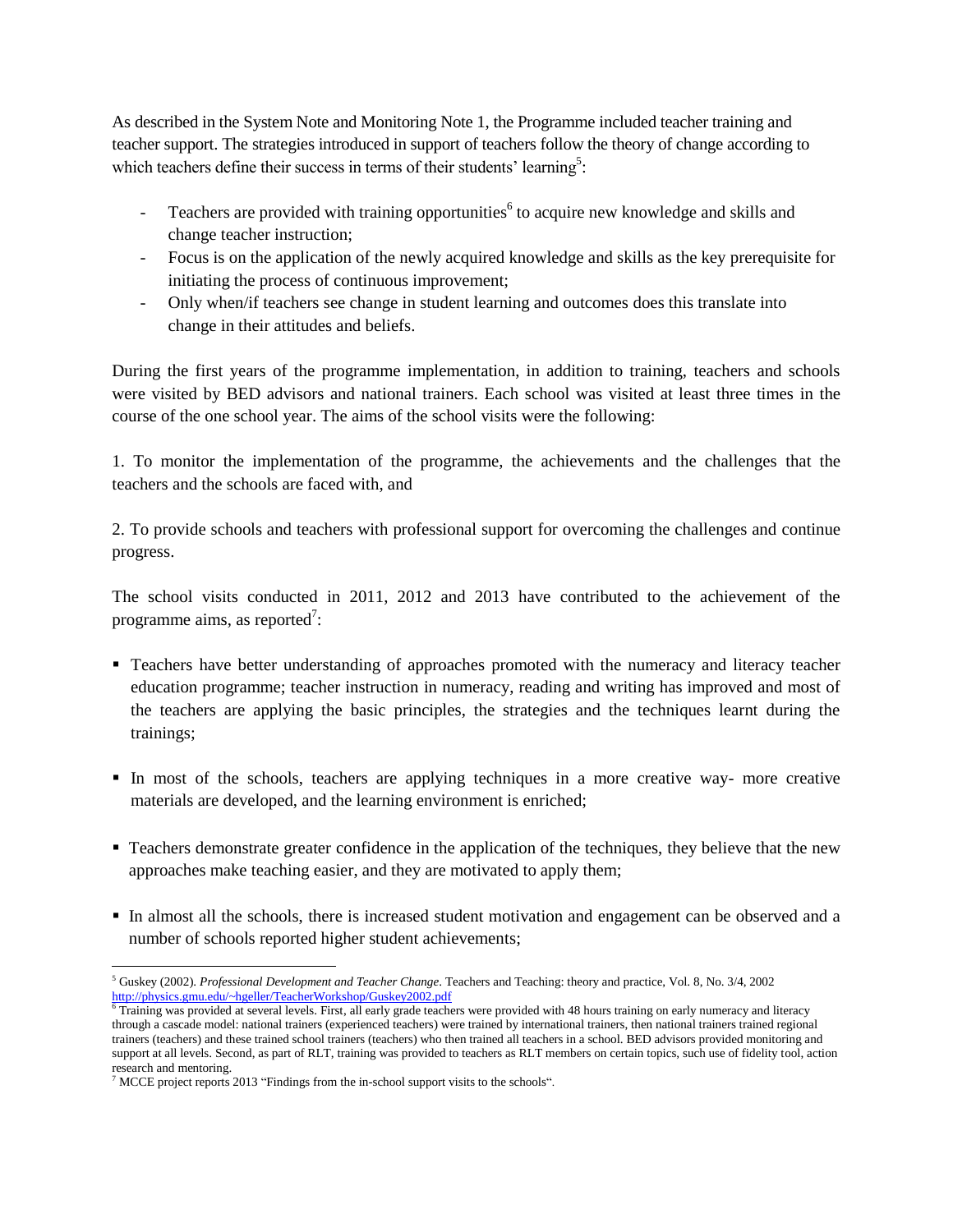Teachers in all schools reported that they welcome school support visits as they are keen to receive feedback about the quality of their work.

## **1.1.EFFECTIVENESS OF THE EARLY NUMERACY AND LITERACY PROGRAMME**

As already described in ILE Monitoring Note 1, baseline studies in both numeracy (2009) and literacy (2010) were conducted before teachers were trained and started to apply new knowledge and skills, and progress assessments were conducted following a period of three year implementation of the programme (numeracy,  $2012$  and literacy,  $2013$ )<sup>8</sup>. The studies were designed to measure the situation before and after three years of implementation in terms of changes in the organization of the school learning environment, teacher attitudes, teacher expectations and teacher support, and the influence of these on the student achievements. The studies confirmed that in the project schools:

- The average results of students in numeracy in 2012 are 22 percentage points higher than the results measured in 2009;
- The average results of students in the literacy in 2013 are higher than the results measured in 2009, and statistically significant improvement of 6 percentage points is recorded in the domain of Reading, but there is limited or no improvement in Writing.

One of the key recommendations from both studies, as well as from teacher feedback from the school support visits, is the need to provide continuous, long-term and strengthened support to teachers which include support by the responsible institutions, in this case the BED advisors and the national trainers. The focus of such support should be providing feedback to teachers and support through facilitating exchange and sharing of good practices and materials among teachers. Such support was pointed out as key for overcoming the pedagogical ambivalence and increasing teacher self-confidence for application of the new approaches and experimentation with diverse methods, for strengthening teacher pedagogical and expert knowledge and skills, especially in relation to student assessment, and taking responsibility for student achievements.

#### **2. REGIONAL LEARNING TEAMS – ESTABLISHMENT AND TRAININGS**

In order to respond to teachers' needs for further support and learning, in the period from September 2013 until May 2014 the programme focused on the establishment and functioning of teacher professional development mechanisms: 1) upgrade and revision of the existing institutional mechanisms-BED; and 2) introduction of innovative approaches to teacher professional development- regional learning teams.

 $\overline{\phantom{a}}$ <sup>8</sup> Mickovska G., Aleksova A., Cheslarov M., Raleva A., (2009), *Thinking mathematics in lower grades – Baseline study report, UNICEF*, Skopje. [http://www.unicef.org/tfyrmacedonia/UNICEF\\_Math\\_Report\\_2009\\_-ANG\\_za\\_na\\_web\\_so\\_korici.pdf](http://www.unicef.org/tfyrmacedonia/UNICEF_Math_Report_2009_-ANG_za_na_web_so_korici.pdf) 

Aleksova A., Mickovska G., Cheslarov M., (2012), *Thinking mathematics in lower grades –mid-term evaluation report), UNICEF*, Skopje. http://www.unicef.org/tfyrmacedonia/UNICEF\_Math\_Report\_2012\_ANG\_za\_na\_nweb\_so\_korici.pdf

Mickovska G., Aleksova A., Naceva B., Raleva A., Cheslarov M., (2010), *Reading literacy in lower grades – Baseline study report, UNICEF*, Skopje.

[http://www.unicef.org/tfyrmacedonia/JAZICNA\\_PISMENOST\\_Lan\\_Report\\_2010\\_ANG\\_za\\_na\\_web.pdf](http://www.unicef.org/tfyrmacedonia/JAZICNA_PISMENOST_Lan_Report_2010_ANG_za_na_web.pdf)

Aleksova A., Mickovska G., Cheslarov M., (2013), *Reading literacy in lower grades mid-term evaluation report, UNICEF*, Skopje. [http://www.unicef.org/tfyrmacedonia/JAZICNA\\_PISMENOST\\_Lan\\_Report\\_2013\\_ANG\\_za\\_na\\_web.pdf](http://www.unicef.org/tfyrmacedonia/JAZICNA_PISMENOST_Lan_Report_2013_ANG_za_na_web.pdf)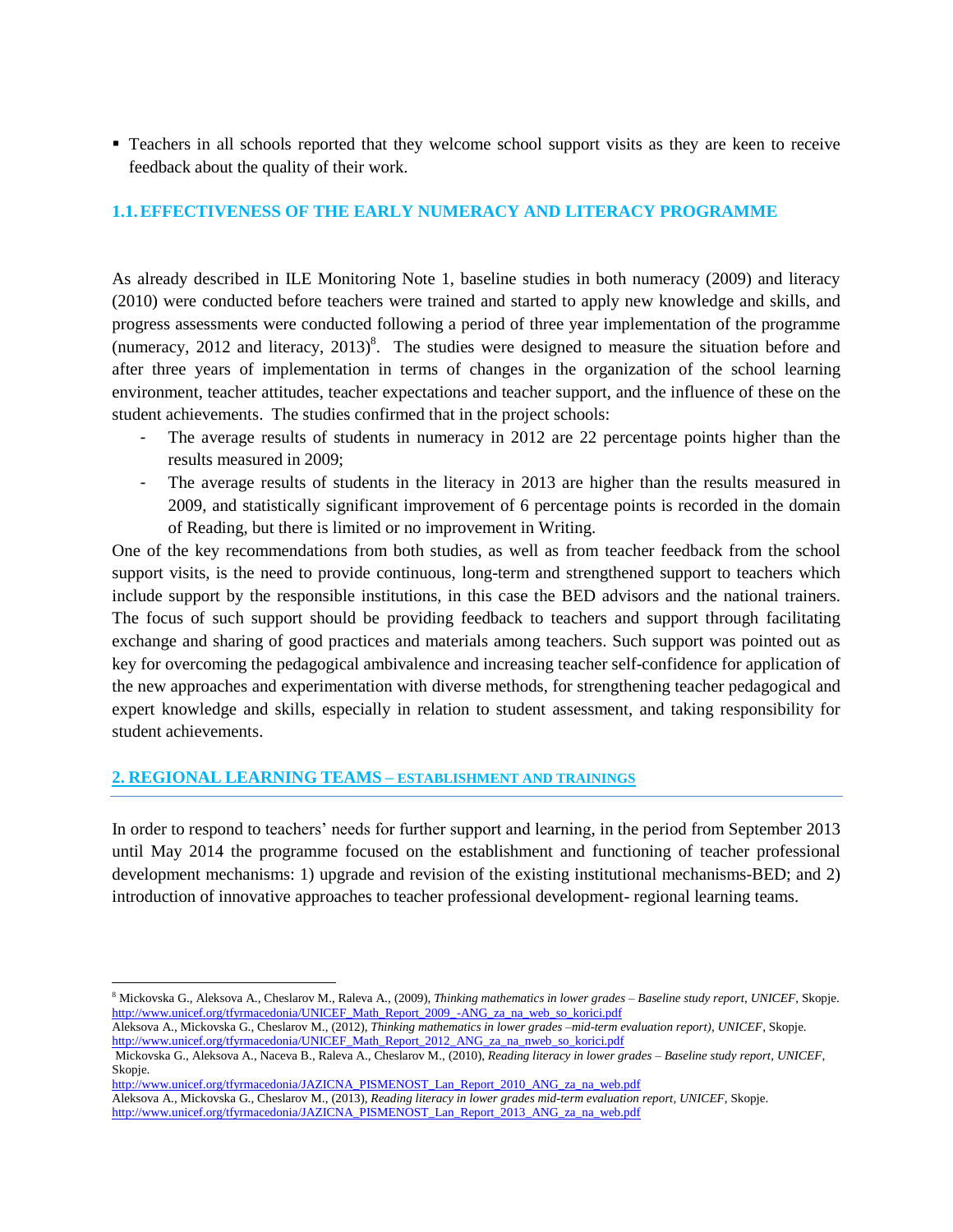The rationale for introducing regional learning teams was the limited financial and human resources of the BED for supporting all primary schools which as envisaged that BED advisors visiting several times in the course of the school year every primary school in the country. As the number of schools included in the programme was increasing, the BED capacity to provide such support was stretched. . It was therefore decided to introduce innovative mechanism *regional learning teams (RLT)* for schools that were included in the programme in the first phase. *.* 

The regional learning teams are communities of teachers and are established with the aim to provide opportunities for sharing experiences and learning from practice among the teachers at local level. Selected teachers from several schools in the region meet regularly, the activities are planned and organized in advance, and they are mainly directed to exchange of experiences, ideas and materials related to student learning and student achievements. The RLT members use newly-acquired knowledge from facilitators and teachers from other schools, share these with the teachers from their own school and have the obligation to provide in school support for implementation.<sup>9</sup>

The specific aim of the RLT is to strengthen the quality of application of the early numeracy and literacy programmes in schools by strengthening the capacities of teachers for monitoring the programme application and the programme effects. Teachers are trained to use specific instruments to collect information, to analyze the situation at school level, and based on evidence to provide adequate mentor support to teachers for improving the quality of the application.

The main instruments used by the RLTs for monitoring are the fidelity tools for numeracy, reading and writing<sup>10</sup>. These instruments facilitate the collection of evidence from classroom as a basis for giving specific support to teachers in improving their practice. The fidelity tools are not tools for evaluating teachers, but are rather used to assess what teachers do well and most importantly to identify the areas for further support.

RLT Members include two representatives from each school in the region and these include teachersnational trainers, teachers- regional trainers, teacher-school trainers and/or one member of school expert staff (pedagogue and psychologists). The work of the learning teams is facilitated by BED advisors. Additional members include school principals, University Professors and associates.

It is expected that results from the support provided by the RLTs are:

- Established mechanism for teacher support that address teachers' specific needs for learning;
- Increased number of teachers at school level with capacity for quality application;
- Improved quality of teachers' portfolios and their adequate use;
- Increased number of teachers acquiring certificates;
- Increased number of good practices and increased sharing and exchange among teachers within one school, and among teachers from other schools and the wider professional community;
- Improved student learning results.

l <sup>9</sup> MCCE Programme documents *Setting up and conducting Regional Learning Teams for the early Numeracy and Literacy Programme*  <sup>10</sup> Fidelity tools are given as appendix with ILE Monitoring Note 1.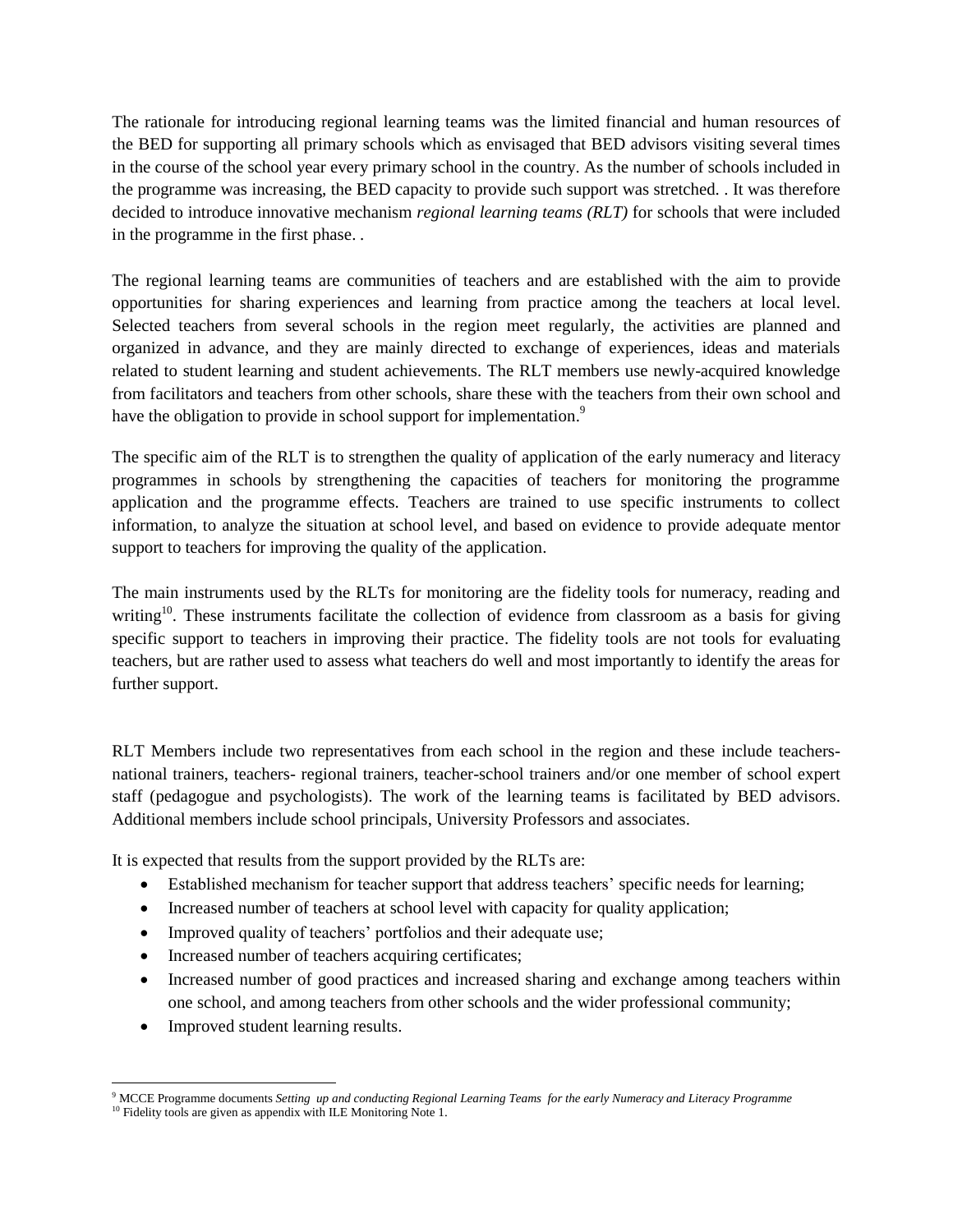In order to check the efficiency and the effectiveness of the RLTs, they were initially piloted in selected regions, such as Skopje, Prilep, Bitola and Struga and for both languages of instruction: Macedonian and Albanian<sup>11</sup>. In total 6 teams were formed, 3 for on early numeracy (2 teams for schools in Macedonian language of instruction and 1 team for schools in Albanian Language of instruction) and 3 teams on early literacy (2 teams for schools in Macedonian language of instruction and 1 team for schools in Albanian language instruction) and in total, 44 primary schools were included and 6 BED advisors as coordinators.

There were three levels of support envisaged. The first level, the BED advisors as facilitators of RLTs received training and guidance for coordinating and facilitating RLTs and selecting indicators for monitoring. The second level is the transfer of knowledge and skills from BED advisors as RLT facilitators to the RLT members or teachers for their role of mentoring and supporting other teachers at school level. And the third level, the RLT members- the teachers implementing activities, such as observing and monitoring the work of other colleagues-teachers, gathering data by using the fidelity tool, giving feed-back and support to teachers, organizing school training and workshops, etc.

Guidance and instructions were developed for the BED advisor- RLT facilitator, and RLT members or teachers. Both teachers and BED advisers were provided training in the following areas:

- *Use of fidelity tools on numeracy, reading and writing* to strengthen their knowledge and skills for monitoring, evaluating and providing support based on evidence;
- Mentor support programmes on early numeracy and literacy, to strengthen their facilitator's skills and mentoring skills;
- *Development and evaluation of good practices,* to improve their skills for identifying good practices based on criteria for evaluation of good practices; and

## **3. REGIONAL LEARNING TEAMS –EFFECTIVENESS AND EFFICIENCY**

## **3.1 PROGRESS OF ACTIVITIES**

The table below with key activities, indicators, and means for verification was presented in Monitoring Note $1<sup>12</sup>$ . The table is amended with quantitative data about achievements in two periods: November 2013 before the start of the RLT meetings, and June 2014 – after finalization of the fourth RLT meeting.

#### **Table 1: Monitoring and evaluation quantitative data**

| Upgrade and revision of the existing institutional mechanisms-BED (national level) |                                                                                           |                                                                 |                                                                                                                                  |                                     |
|------------------------------------------------------------------------------------|-------------------------------------------------------------------------------------------|-----------------------------------------------------------------|----------------------------------------------------------------------------------------------------------------------------------|-------------------------------------|
| <b>Activity</b>                                                                    | <b>Indicator</b>                                                                          | <b>Means</b> of<br>verification                                 | <b>Achievements by</b><br>November 2013                                                                                          | <b>Achievements by June</b><br>2014 |
| 1.BED monitoring school<br>visits based on use of fidelity<br>tools                | # of schools visited<br># teachers supported<br># of reports issued<br>Quality of reports | BED advisors school<br>monitoring reports<br>Teacher portfolios | -260 schools visited and<br>reports prepared<br>-659 teachers monitored and<br>supported<br>- 460 teachers portfolio<br>reviewed |                                     |

<sup>&</sup>lt;sup>11</sup> There are four official languages of instruction in the former Yugoslav Republic of Macedonia: Macedonian, Albanian, Serbian and Turkish.

As per programme data, some 31% of teachers in lower grade of primary education teach in Albanian language of instruction

 $\overline{\phantom{a}}$ 

<sup>&</sup>lt;sup>12</sup> Monitoring Note 1, pg. 11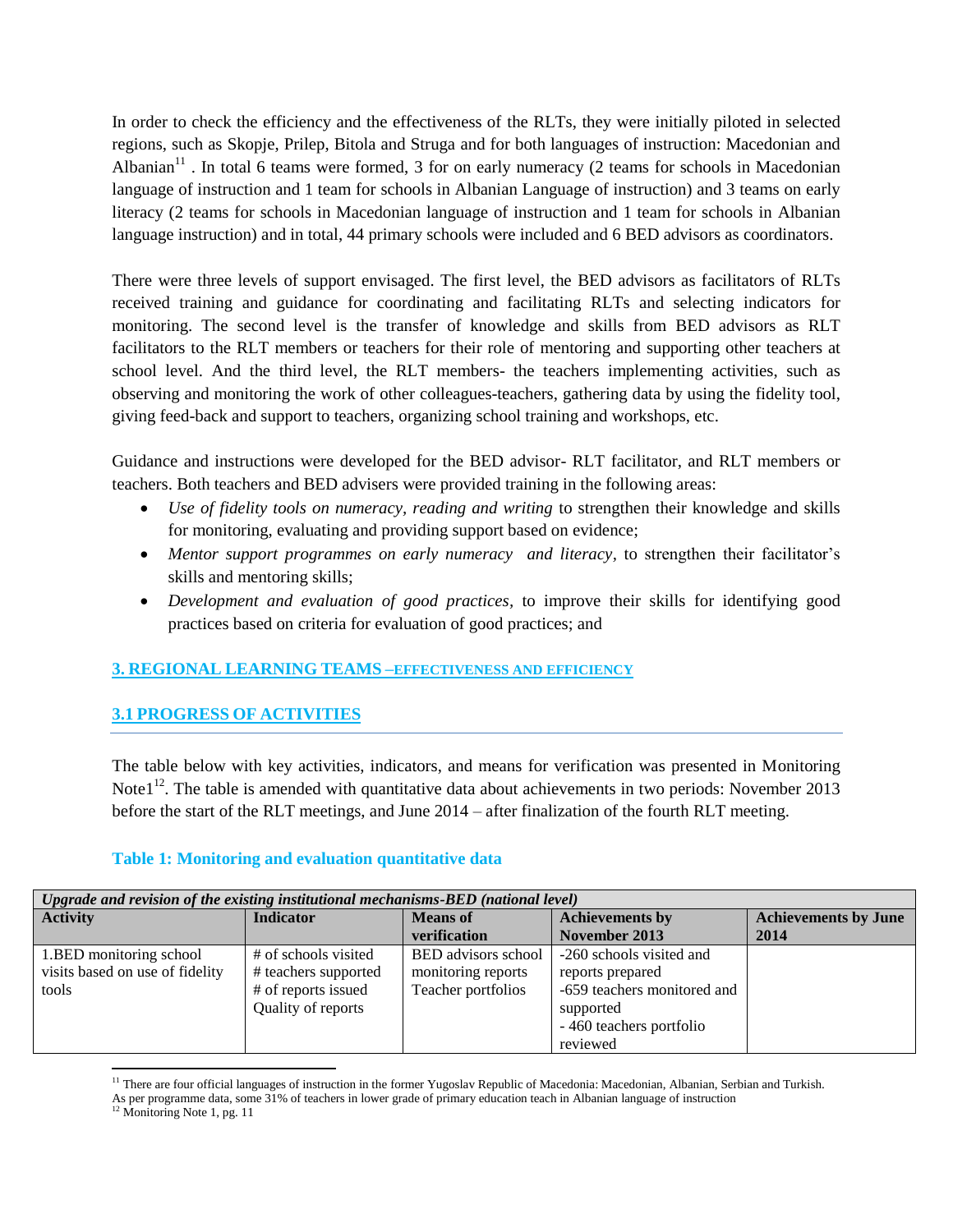| 2. School plans for teacher                                 | # of additional          | School plans for           |                             | school plans for support  |
|-------------------------------------------------------------|--------------------------|----------------------------|-----------------------------|---------------------------|
| support developed based on                                  | interventions            | teacher support            |                             | of 289 teachers realized  |
| feedback by BED advisors                                    |                          | <b>BED</b> advisors school |                             | by Oct 2013               |
|                                                             | implemented at school    |                            |                             |                           |
|                                                             | level                    | monitoring reports         |                             |                           |
| 3.BED advisors' reports at                                  | Summary report at        | <b>BED</b> reports         |                             | - 2 summary reports at    |
| national level                                              | national level           |                            |                             | national level            |
|                                                             |                          |                            |                             | - 30 BED advisors         |
|                                                             |                          |                            |                             | reports at regional       |
|                                                             |                          |                            |                             | level                     |
| Regional Learning Teams in selected regions <sup>13</sup> ) |                          |                            |                             |                           |
| 1.RLT members training on                                   | $#$ of trained RLT       | Meeting and                | -1 Manual for RLT work      | -18 RLT meetings/         |
| fidelity tool and mentoring                                 | members on how to        | workshop reports           | prepared                    | workshops realized        |
|                                                             | use fidelity tool and    |                            | -6 RLTs established         | -91 RLT members           |
|                                                             | mentoring                |                            | -1 Meeting with RLT         | trained                   |
|                                                             |                          |                            | coordinators organized      |                           |
|                                                             |                          |                            | - 6 BED advisers trained on |                           |
|                                                             |                          |                            | facilitation                |                           |
|                                                             |                          |                            | -6 RLT meetings/            |                           |
|                                                             |                          |                            | workshops realized          |                           |
|                                                             |                          |                            | -88 RLT members trained     |                           |
|                                                             |                          |                            | on use of fidelity tool and |                           |
|                                                             |                          |                            | mentoring                   |                           |
| 2.RLT members school visits                                 | # of schools visits      | School monitoring          | -192 classes observed       | -468 classes              |
|                                                             | # reports from schools   | reports by RLT             | -34 school reports issued   | observed <sup>14</sup>    |
|                                                             | visits                   | members                    | - 6 regional reports issued | - 922 teachers            |
|                                                             |                          |                            |                             | supported                 |
|                                                             |                          |                            |                             | -134 school reports and   |
|                                                             |                          |                            |                             | presentations prepared    |
|                                                             |                          |                            |                             | - 18 regional reports     |
|                                                             |                          |                            |                             |                           |
|                                                             |                          |                            |                             | prepared                  |
| 3. Findings from RTL school                                 | Summary reports with     | <b>RLT</b> members         |                             | 18 presentations on       |
| visits discussions and                                      | issues for follow-up     | reports                    |                             | findings and              |
| recommendations for follow-                                 | identified               |                            |                             | recommendations for       |
| up improvement                                              |                          |                            |                             | follow- up support        |
|                                                             |                          |                            |                             | visits organized and      |
|                                                             |                          |                            |                             | agreed <sup>15</sup>      |
| 4.RLT follow-up support to                                  | # of training identified |                            |                             | In average 4              |
| schools based on findings- the                              | and materials for        |                            |                             | workshops per school      |
| identified need for additional                              | training produced        |                            |                             | were organized (in        |
| training                                                    |                          |                            |                             | total 176) and at least 3 |
|                                                             |                          |                            |                             | different training        |
|                                                             |                          |                            |                             | materials and activities  |

 $13$  Activities under 1,2,3,4 and 5 represent steps of a cycle. Once completed the cycle is repeated

l

Activity 6 is conducted once a year- at the end of the school year

Activity 8 is supported both at national level by BED advisors and at regional level by RLTs. The difference is that at regional level RLTs are expected to provide more frequent and intense support and resulting in more examples of best practices

<sup>&</sup>lt;sup>14</sup> Findings from teachers monitoring: The indicators that were underrepresented in class observations

Language: Phonological awareness, Chronological ordering events in text and drawing conclusions, Interactive writing, Using double-note diary Mathematics: Patterns in table 100, Students are developing story problems, Using manipulatives to illustrate the concept (simplification of the abstract level of the concept understanding), Students mutual assessment, Using and acceptance of different strategies in solving textual tasks, Solving simple problems.

<sup>&</sup>lt;sup>15</sup> During the second RLT meeting/workshop the activities and materials for teacher's follow-up visits were developed and discussed. These are related to materials in footnote 16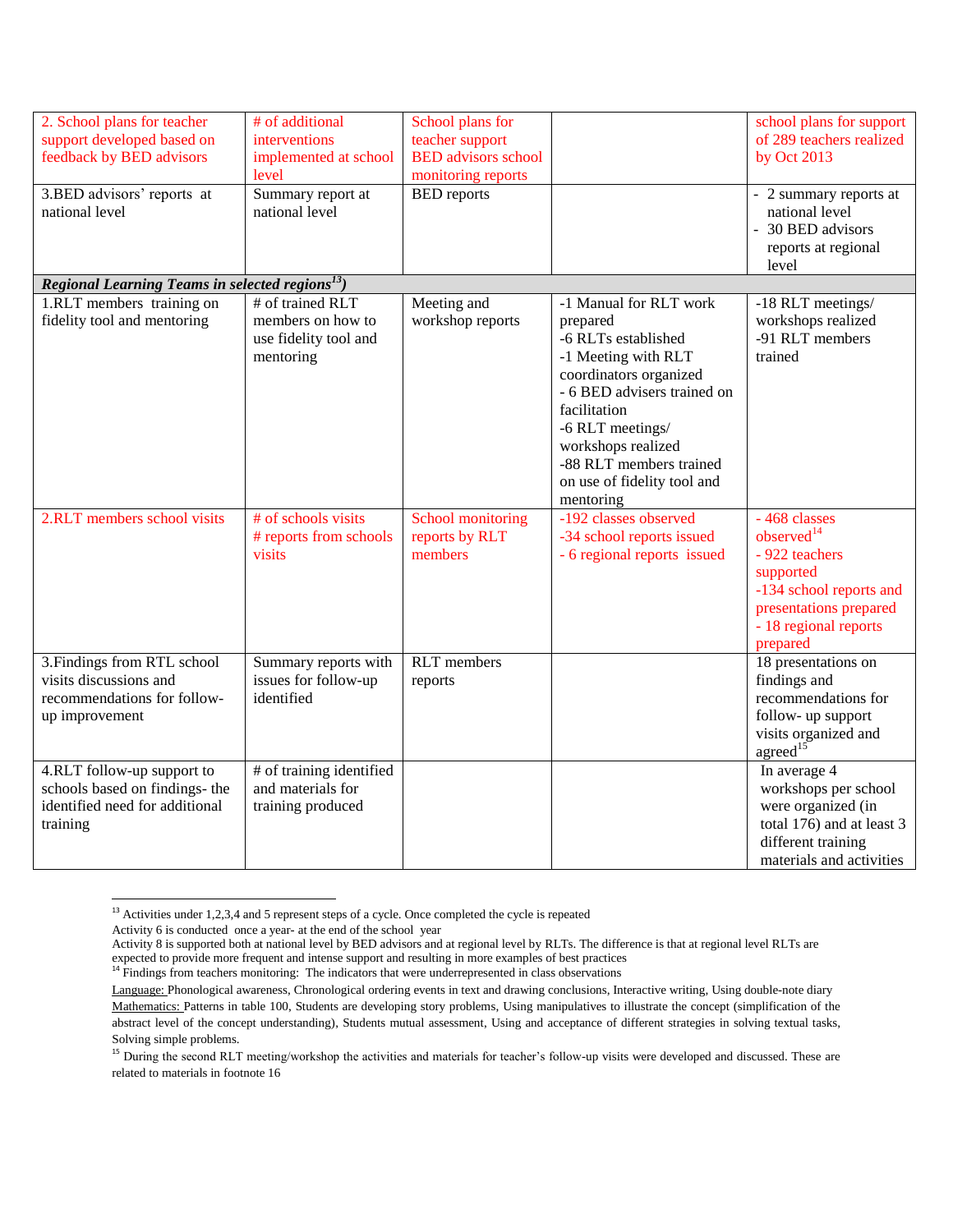|                                                            |                         |                                               |                                                    | per workshop were                |
|------------------------------------------------------------|-------------------------|-----------------------------------------------|----------------------------------------------------|----------------------------------|
|                                                            |                         |                                               |                                                    | prepared                         |
| 5. Training and support to                                 | # of schools provided   |                                               |                                                    | 44 schools received              |
| schools in the region                                      | with specific training  |                                               |                                                    | specific training and            |
|                                                            | and support             |                                               |                                                    | support                          |
| 6. Collecting and presenting                               | # of schools providing  | RLT meeting reports                           |                                                    | -44 schools provided             |
| evidence of impact)                                        | evidence on             | Reports from focus                            |                                                    | evidence                         |
|                                                            | improvement in          | group discussions                             |                                                    | -24 RLT meeting                  |
|                                                            | teacher knowledge       | with teachers                                 |                                                    | reports prepared                 |
|                                                            | and students results    | Teacher portfolios                            |                                                    | -6 BED advisers                  |
|                                                            |                         | Student records                               |                                                    | reports prepared                 |
|                                                            | Improvement in          |                                               |                                                    | -6 reports from FGD              |
|                                                            | teachers attitudes      |                                               |                                                    | with teachers prepared           |
|                                                            |                         |                                               |                                                    | -63 answered                     |
|                                                            | Improvement in          |                                               |                                                    | questionnaires (e-               |
|                                                            | teacher knowledge       |                                               |                                                    | research)                        |
|                                                            |                         |                                               |                                                    | -371 teachers                    |
|                                                            | Improvement in          |                                               |                                                    | portfolios reviewed and          |
|                                                            | students results        |                                               |                                                    | student records                  |
|                                                            |                         |                                               |                                                    | analysed                         |
| 7. Teacher training on                                     | # of teachers trained   | Workshop reports                              | -training materials                                |                                  |
| documenting good classroom                                 | # of good practices     | BED reports, RLT                              | developed                                          |                                  |
| practices                                                  | developed               | coordinator reports                           | -2 workshops conducted<br>-110 teachers trained on |                                  |
|                                                            |                         |                                               | development of good                                |                                  |
|                                                            |                         |                                               | practices                                          |                                  |
|                                                            | # of BED advisors       |                                               | -training materials                                |                                  |
| 8. Training of BED advisors<br>and teachers as RLT members | trained                 | Workshop reports<br><b>Evaluation reports</b> | developed                                          | -training materials<br>developed |
| on review and assessment of                                | Developed criteria for  | Criteria published on                         | -1 workshop conducted                              | -1 workshop conducted            |
| good practices                                             | good practices          | <b>BED</b> website                            | -50 BED advisors trained                           | -60 teachers trained on          |
|                                                            |                         |                                               | -criteria for good practices                       | development of good              |
|                                                            |                         |                                               | developed (not yet                                 | practices                        |
|                                                            |                         |                                               | published)                                         |                                  |
| 9. Review, assessment and                                  | #of selected good       | RLT Working group                             |                                                    | Announcement for                 |
| publishing of                                              | practices that meet the | meetings reports                              |                                                    | developing good                  |
| good practices                                             | criteria                |                                               |                                                    | practices by teachers            |
| on BED website                                             | # of good practices     |                                               |                                                    | one early numeracy and           |
|                                                            | published on BED        |                                               |                                                    | literacy published <sup>16</sup> |
|                                                            | website                 |                                               |                                                    |                                  |

## **3.2. EFFECTIVENESS OF ACTIVITIES**

 $\overline{\phantom{a}}$ 

The qualitative data about the effects of the activities undertaken by the RLTs was gathered through:

- A detailed analyses of the reports from the RLTs meetings prepared by BED advisors;
- An e-survey with teachers members of the RLT; andFocus groups discussion with teachers from 6 schools participating in the work of the six RLT teams.

<sup>&</sup>lt;sup>16</sup> Announcement *Teachers competition: Numeracy & Literacy best practices contains:* 1) Call for the competition, 2) Good lesson practice file description, 3) Lesson description form, 4) Good video file description, 5) Criteria for Numeracy & Literacy good practices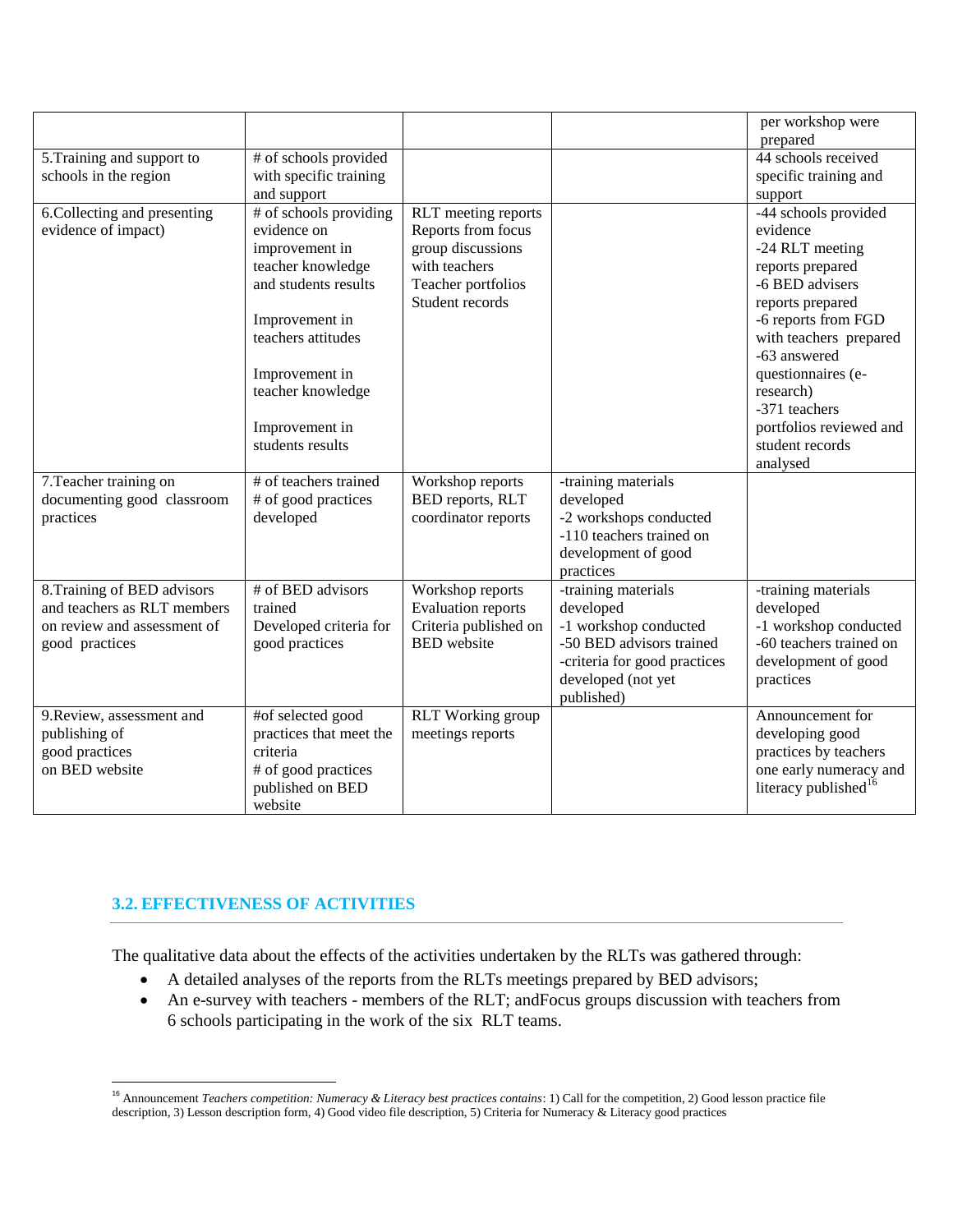#### **3.2.1. Findings from the reports of the BED advisors**

In the period of October 2013 – May 2014 each of the six RLTs had at least four meetings, 4-6 hours long. Each of the four meetings was attended by about 90 teachers. The focus of the meetings was on the following:

*First meeting*– mentoring, discussion and application of the tools for classroom observation.

*Second meeting* – providing feedback to teachers based on evidence from observation, discussion about areas and indicators assessed as unsatisfactory, models and ways for providing support for improving the situation.

*Third meeting –* methodology and principles of providing support through planning and realization of trainings, workshops, presentations on effects at classroom and school level from the support provided by the RLTs, selection of new indicators related to the specific support provided.

*Fourth meeting* – school presentations with evidence on effectiveness, such as videos, photographs, working materials, teachers' portfolios, related to the baseline situation or before RLT activities, lessons learned and comments.

In these meetings, the BED advisor as facilitator presented summary of activities carried out in the schools in the period between the meetings. In total 700 teaching classes were observed and 984 teachers received support in the realization of the programs e*arly numeracy and literacy.* 

The key achievements reported from this support include:

- *Improved learning environment* teachers are developing a lot of learning materials, gathering and presenting works from students, creating numeracy and literacy corners in the classrooms;
- *Improved student engagement* students are active, interested, communicative, engaged in problem solving and explain and justify their thinking;
- *Improved student learning* students are acquiring difficult contents that they were struggling with in the past (e.g. multiplying in grade 3 by using models for multiplication and division, sequencing of events, or basic writing);
- *Improved teacher cooperation* teachers have intensified the exchange of materials related to teacher instruction and there are more frequent meetings of the professional teacher bodies; organization of open classes for other teachers in the school, and discussions about improving teacher instruction and student learning;
- *Increased support by the school management* school principal and expert school staff(pedagogues and psychologists) are increasingly supporting innovative approaches in teaching;
- *Increased application of the knowledge* acquired through the programme on early literacy and numeracy and application of these techniques and principles across other subjects.
- *Increased opportunities for teacher professional development at school level* increased interest for organizing trainings and workshops, conducting action research on the use of techniques and principles and effects on student learning.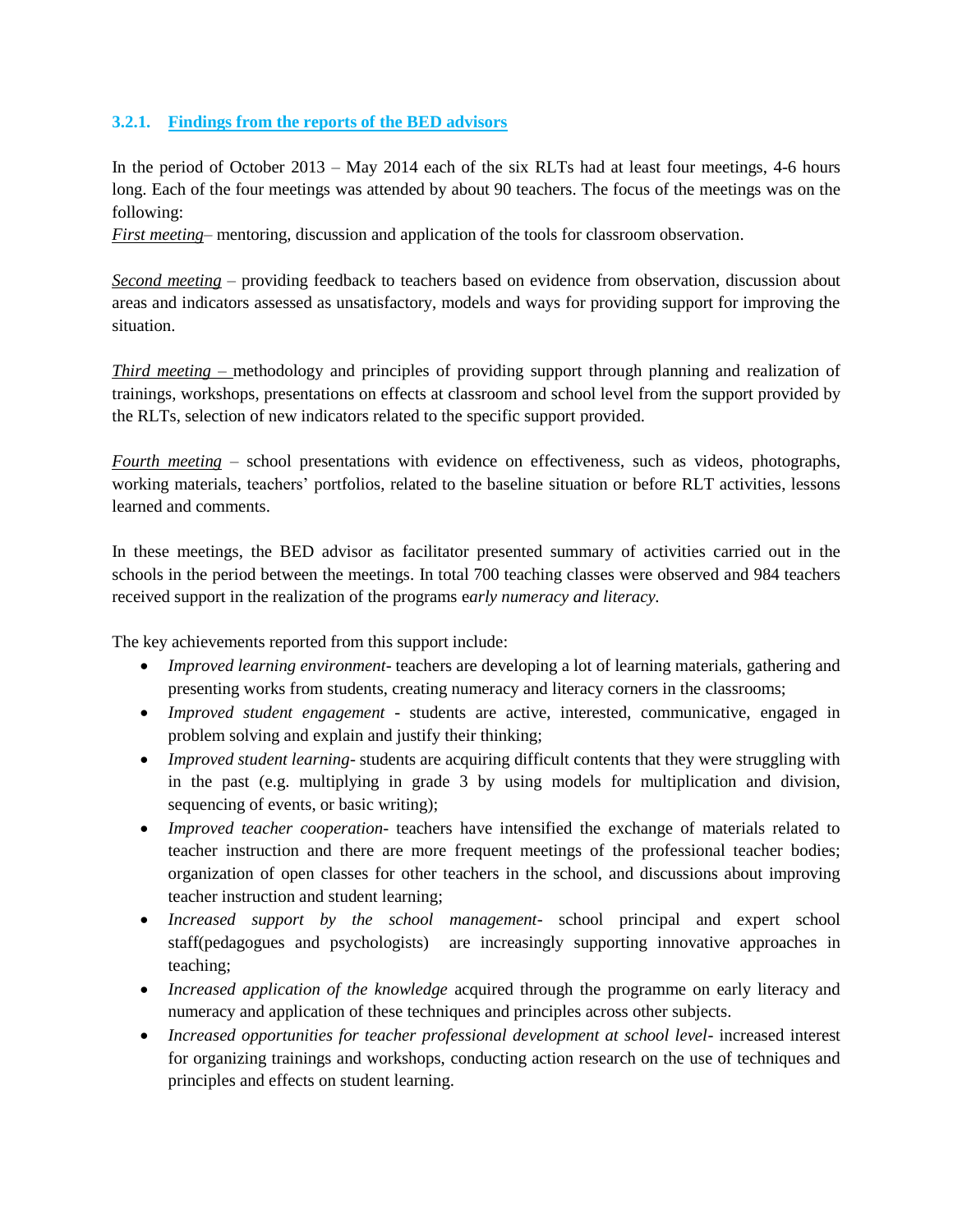At the last (fourth) meeting of the RLT, the BED advisors report that they were requested to continue with this model of support as the teachers felt very effective in the support they are giving to colleagues at school level. Four out of the six RLTs have already developed a workplan for the next school year 2014/2015.

## **3.2.2. Findings from the e-survey**

The RLTs led by BED advisors as a mechanism for teacher professional development is aimed at strengthening teacher knowledge and skills as mentors in support to implementation of e*arly numeracy and literacy.* The fidelity tools help the collection of relevant information through direct class observation based on previously defined indicators. In the indicators in which the situation was found as unsatisfactory or as an area that requires further support, the RLT was used as a forum for teachers to discuss with teachers from other schools ways in which support for improvement could be provided. Monitoring teacher instruction, providing feedback and support to teachers was realized by the RLT members following the discussions in the meetings of the RLT. At school level, RLT members were expected to facilitate regular meetings with early grade teachers, the expert staff and the school principal and:

- To present the guidance and the plan of the activities of the RLT;
- To explain the fidelity tool for collecting data about the baseline and the progress;
- To develop plans and conduct classroom observations;
- To provide feedback and to present the findings/reports from the classroom observations;
- To plan and to organize activities in areas in which teachers needed further support.

The e-survey aimed to gather data from implementation of this support at school level (see Annex 1 for additional info)

## *Relevance of support*

The question "*To what extent are the respondents pleased with the selection of the topics for training"* aims to give a general picture about the extent to which the RLTs were relevant to teachers' needs for support. The topics elaborated at the four meetings were generally divided into three areas: mentoring, the use of fidelity tools in gathering evidence from classroom application, providing feedback and supporting teachers.

On a scale from very pleased to not pleased, all respondents expressed satisfaction with the topics elaborated during the RLTs meetings, half of the respondents were *very* pleased, and the remaining ones were *mainly* pleased (see Annex 2 Graph 1). There was no respondent who was only partially pleased or who was not pleased. In response to the requirement to state 3 topics they were most pleased with, more than two thirds of respondents stated:

- Presentation, explanation and discussion of examples of completed fidelity tools;
- Practice and application of fidelity tools based on video material from classrooms;
- Guidance for class observation by using the fidelity tool;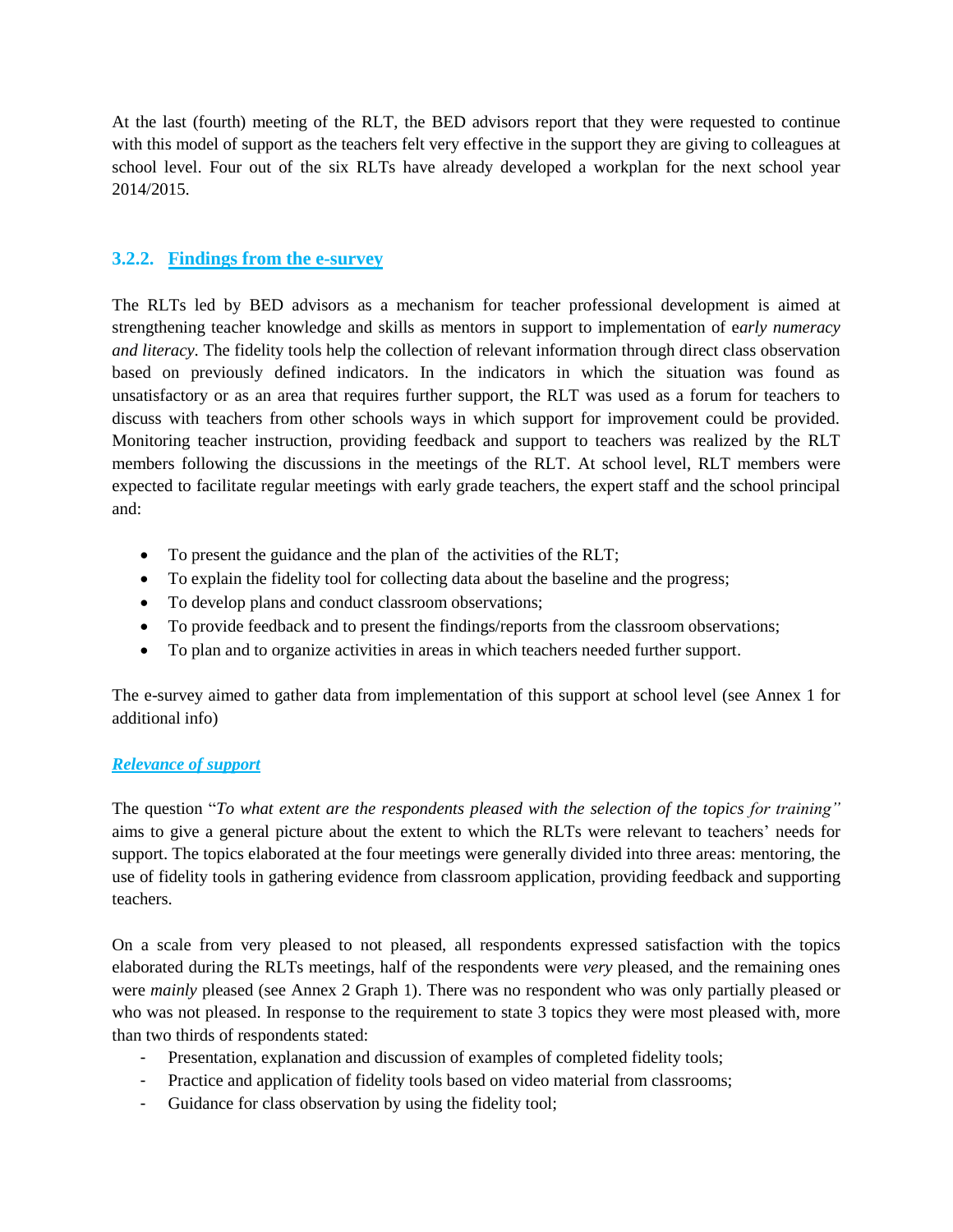- Guidance for providing support to teachers for selection of techniques for teaching and student learning;
- Guidance for adapting techniques to teaching contents, student abilities and age.

It is important to mention that respondents always emphasized mentor support as one of the three most important topics or more specifically, guidance for providing mentor support to other teachers, the characteristics and skills of the teacher mentor, protocols for organization and realization of the activities with the teachers. This leads to the conclusion that future trainings that focus on expert and pedagogical knowledge should also include training for strengthening mentoring skills.

Tor the question – *"To what extent were they pleased with the activities, the discussions and the cooperation with teachers from other schools*? 55 % of respondents said they were *very* pleased; 44 % of respondents mainly pleased; and only t one respondent *partially* pleased.

Teachers responded that they the quality of support received was at the highest possible level and teachers in the school cooperated better. Some 95% of the RLT members reported that the exchange of experiences and examples of good practices from colleagues from other schools have helped them *(33% a lot and 62% mainly)* in selecting the ways and the models for the realization of the support that they have been providing in their schools.

## *Meetings, trainings and workshops*

There were 10 questions evaluating the effects of the carried out activities at the school level. The responses confirmed that 90% of the school teams for *numeracy* and 55% of the school teams for *literacy* had more than six meetings; and 10% for numeracy and 45% for literacy had from three to six meetings. The teachers reported:

- All teachers, RLT members organized meetings with other teachers, school expert staff and school principals to present the fidelity tool as a tool to gather information about the situation against the indicators related to early numeracy and literacy programme;
- More than half of the teachers, RLT members organized follow-up meetings with the school teams of early grade teachers and experts service staff to develop a plan for class observations (79% respondents), to review the reports (69% respondents) and to provide feedback about the findings from class observations (50% respondents);
- One third of the RLT members based on the request from the colleagues organized bilateral meetings for providing more detailed feedback and reflect about the situation, and meetings during which they explained to colleagues the process for acquiring a certificate;
- A smaller number of respondents had meetings for providing guidance on developing teachers' portfolios (22%), planning of school workshops and trainings (13%), developing an annual plan for using the techniques for reading and writing (13%), presenting and comparing the school findings related to observed indicators with the findings from all schools at municipal level (6%) and 3% of respondents from a school with the expert service conducted a survey to determine the application of the principles and the techniques of the literacy programme across other subjects.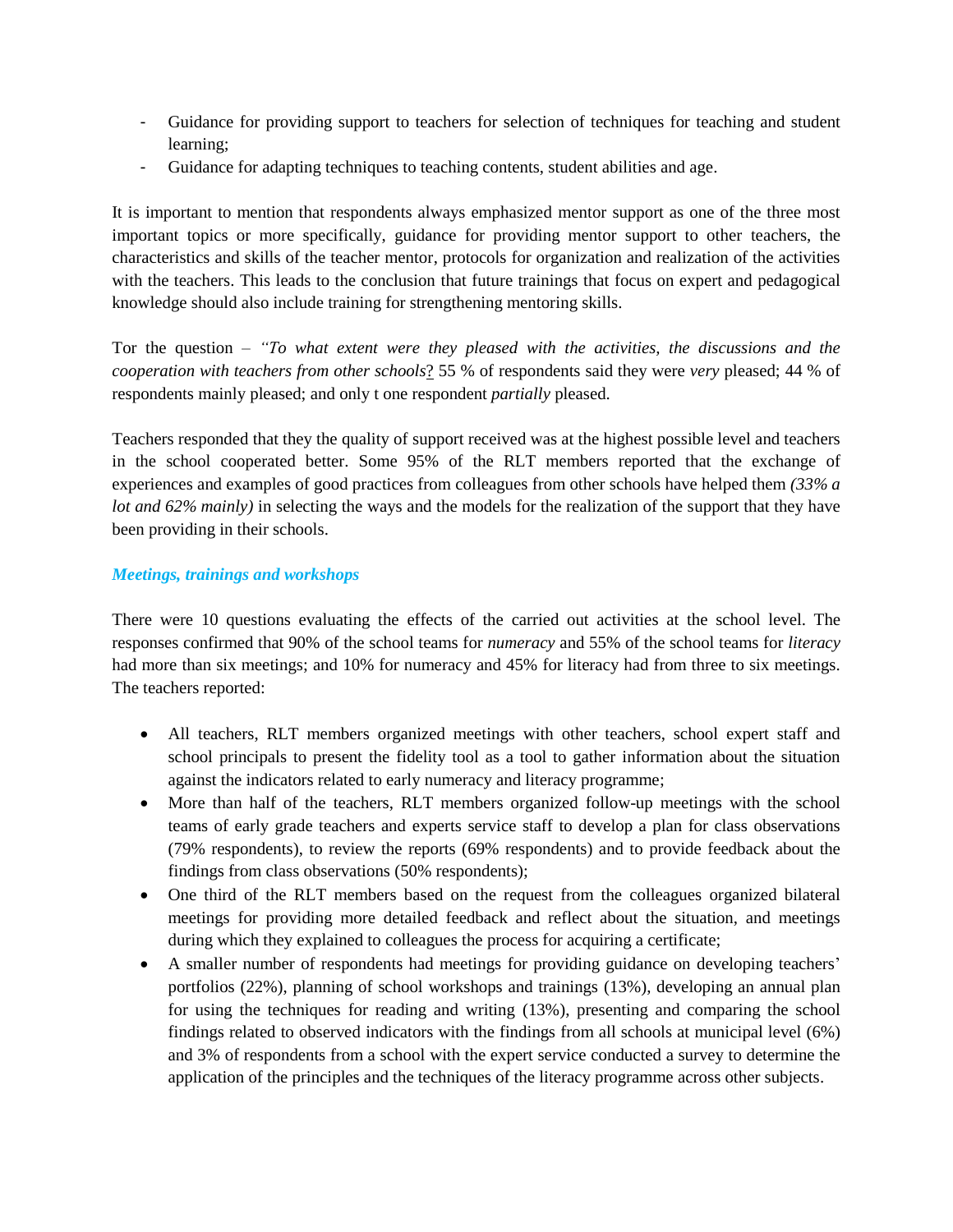In all the 44 schools, on average four workshops/trainings were organized, out of which three were related to a more efficient application of the techniques on early numeracy, reading and writing (76% of the total number of workshops/trainings). In six schools, video recordings of classes were used to observe and analyze the application of the programme techniques.

Below is a summary of reported trainings organized in schools, in the period October 2013 to May 2014: **Table 2: Trainings conducted at school level**

| <b>Number</b><br>of<br>workshops/trainings | <b>Numeracy</b> | <b>Literacy</b> |
|--------------------------------------------|-----------------|-----------------|
| More than four                             | 23%             | 39%             |
| Two to four                                | 70%             | 39%             |
| One                                        | 7%              | 22%             |

In *numeracy,* the topics which were most frequently covered included: mathematical patterns, explanation and justification of mathematical thinking; mathematical games and activities; from numbers, pictures and stories to textual problems; explanation/justification of own mathematical thinking; strategies for multiplication and most frequent mistakes of students in multiplication.

In *literacy, the most frequently covered* topics included: interactive writing, analysis of examples from initial writing, adaptation reading and writing techniques to student age and grade; asking factual and predictive questions, sequencing words, story network, stories through picture, insert table, diary with double notes, sequencing of events, steps in writing.

In a small number of schools, the work was focused on teacher cooperation for preparation of manipulatives and visual aids, planning instruction and developing a model for class preparation in line with the new n*umeracy and literacy programme*, and against the requirements of the education inspection, realization of the model lessons by the school trainer and then discussion.

## *Development of materials*

Some 33% of respondents in numeracy and 52% of the respondents in literacy reported engagement in materials development. Over half of the respondents reported development and sharing of class lessons (82%), working sheets related to the use of the programme techniques and student assessment (55%). About one fourth of the respondents reported presentations, and 19% of the respondents prepared videorecordings from lessons on the use of the specific technique as a way to encourage discussion among teachers. Less than 10% developed and shared manipulative aids, realized open classes for other colleagues, and shared manuals related to teacher instruction and student assessment.

Teachers used different channels for sharing and dissemination of materials, such as You Tube, slideshare, the school Facebook page, numeracy and literacy grade teachers Facebook page and some of them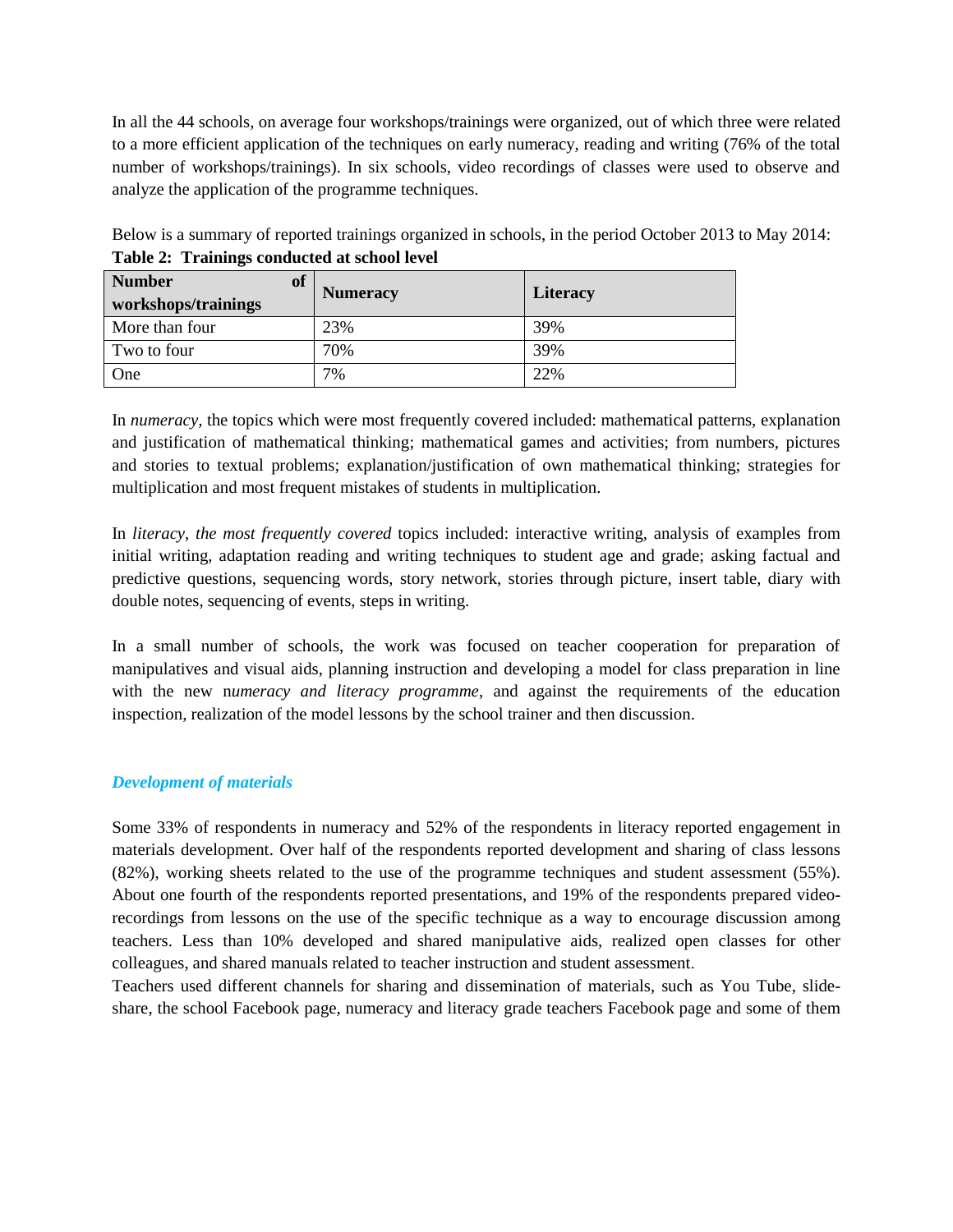provided links<sup>17</sup>; but also teacher portfolios, school team portfolios, and individual portfolios (see Annex 2 Graph 2).

## *Individual support to teachers for overcoming challenges in instruction*

In the period from October 2013 to May 2014, 389 classes in mathematics and language using the techniques and the principles of the *early numeracy and literacy programme* were observed by using the fidelity tools, and as a follow-up, 335 teachers were supported. A majority of respondents or 93% stated that the areas in which teachers asked for support were related to the application and/or modification of the application of the new techniques across the different grades and teaching subjects (see Annex 2 Graph 3).

Almost one fourth of the respondents reported the need for support to teachers in the development of manipulatives and visual aids, and the development of instruments for student assessment.

There were also demands for support related to planning and preparation of teacher instruction (16%):

Less than 10% of the respondents asked for support for work with vulnerable students, with regards to the most effective principles and techniques and using technology.

In numeracy, the survey shows that the support has contributed to greater application of the new approaches especially in grades 2 and 3 and the least in grade 5, while in literacy, the greatest application of the new approaches was in grade 3, and the least in grade 1.

## *Support for teacher certification*

 $\overline{a}$ 

Some 19% of respondents have reported support to teachers in the process of certification<sup>18</sup>, i.e. support for gathering evidence for the teacher portfolio.

As a result of this support, the number of certified teachers for numeracy has increased for 66%, and for literacy the increase was almost the same as for the previous period of implementation or 18 months. More specifically:

• In numeracy, in the period from March 2012 until October 2013 when the process of certification was introduced in the 22 schools included in the RLT, 57 teachers acquired the certificates. In the

<sup>17&</sup>lt;sub><http://www.youtube.com/watch?v=lnUjNnLW2WQ>;http://www.youtube.com/watch?v=pNizNwcgrYc;</sub> [http://www.youtube.com/watch?v=9Af8mLx05w8;](http://www.youtube.com/watch?v=9Af8mLx05w8)[http://www.youtube.com/watch?v=gKWx\\_lmLYAk](http://www.youtube.com/watch?v=gKWx_lmLYAk) [http://www.youtube.com/watch?v=fzPijaBxz6U;](http://www.youtube.com/watch?v=fzPijaBxz6U)<http://www.youtube.com/watch?v=F5Tg8RrUrUw> [http://www.youtube.com/watch?v=hevBzDzr5vU;](http://www.youtube.com/watch?v=hevBzDzr5vU)[http://www.youtube.com/watch?v=gYV04q1YnDY;](http://www.youtube.com/watch?v=gYV04q1YnDY) [http://www.slideshare.net/BiljanaBCM/ss-31359937.](http://www.slideshare.net/BiljanaBCM/ss-31359937)

<sup>&</sup>lt;sup>18</sup> The certification process is explained in ILE Monitoring Note 1, Annex B.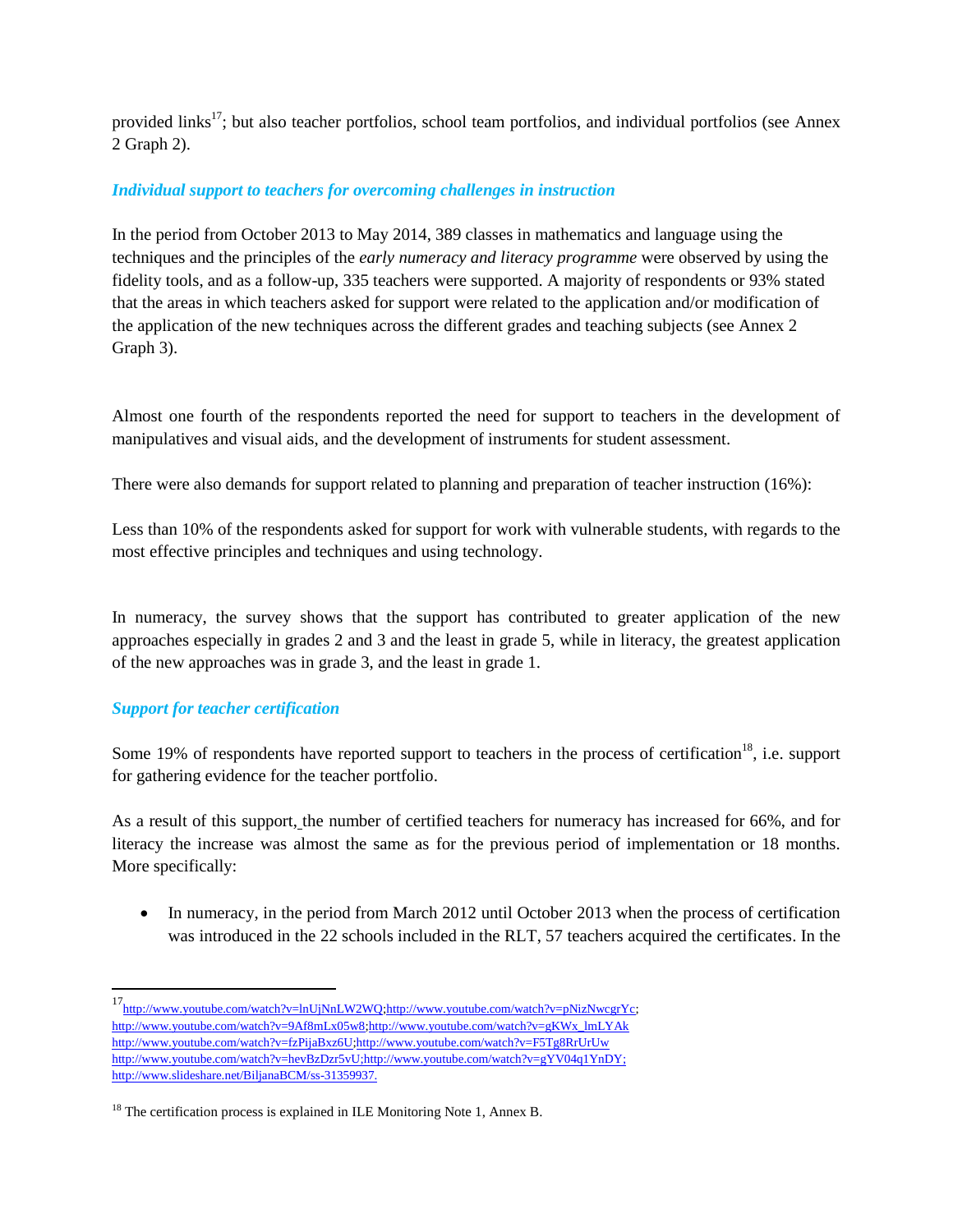period from November 2013 until April 2014, or after RLT work was introduced 86 teachers received certificates.

• In literacy, in the period March 2012 until October 2013, in the 22 RLT schools 132 teachers received certificates, and in the period from November 2013 until April 2014 only 129 teachers received certificates.

Improvement was noted in the quality of the 372 teacher portfolios reviewed, both for certified and noncertified teachers. The respondents were asked in what way the teacher portfolios improved and the responses include the following:

- The largest percentage  $(62%)$  referred to the improvement in terms of the number and the diversity of the materials produced, including evidence from teacher instruction, which was rare in the past. Teachers developed a routine in collecting materials, such as teaching lists, visual aids, and manipulatives or their descriptions, photos from realized activities, photos from parts of activities, student work, assessment materials, and other.
- Some 19% of the responses were about completeness of quality planning of lessons which include materials used, teaching lists, instruments for student assessment, student work, reflection about the realized lesson, and in part of them an analysis of the effects.
- Some 17% of the respondents noted that the portfolios included examples from the application of the techniques from the n*umeracy or literacy programme.*

## *Characteristic examples of support to teachers for overcoming challenges*

It was expected that the RLT model of teacher support would be effective in helping teachers face and overcome the specific challenges in implementation. The RLT members were asked to describe one *characteristic example* of teacher support provided. The examples are mainly related to the work of teachers with students, but also related to overcoming resistance to change by other teacher-colleagues.

A lot of respondents have described *examples of overcoming the resistance of the teachers* about the principles and the techniques from the *early numeracy and literacy programme.* 

## **3.2.3. Findings from focus group discussions**

In order to get information from the teachers in the schools that were directly benefiting from the support of the RLTs, focus groups were organized with early grade teachers and expert service staff (pedagogues and psychologists) in six randomly selected schools from each of the six RLTs. In total, 59 teachers and seven expert staff participated. The findings are summarized below.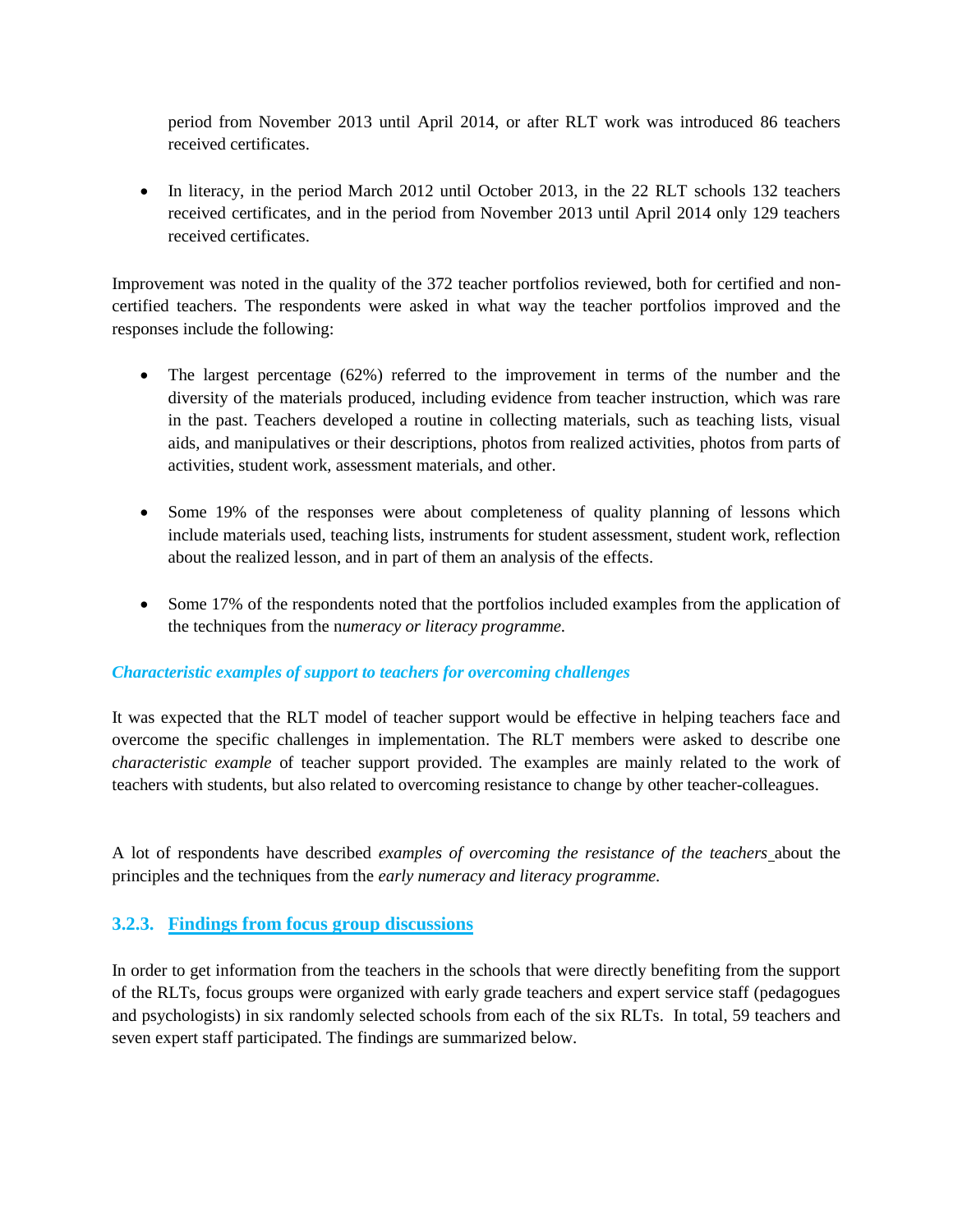#### *Teachers*

Almost all teachers were visited during a class lesson by one or two teachers – members of the RLT and one representative from the expert service (pedagogue or psychologist). Prior to the visits, the teachers were informed about the aim of the visit and familiarized with the fidelity tools as instruments for observation and collecting data. All the visited teachers said that the class observation was followed by a discussion about the situation based on evidence.

The teacher impressions are very positive as they lacked such support in the past, especially support that is announced and is based on a previously prepared plan with a clear aim to receive feedback and support and instruments that they are familiar with. The most important aspect is receiving feedback after the visit. The teachers emphasized workshops, small trainings, presentations, and exchange of materials and bilateral meetings with colleagues as the most frequent forms of support. A lot of the teachers in the focus groups listed concrete challenges which they were facing in the implementation and expressed satisfaction with the support received:

*"I think that this support has great effects. We now have somebody to ask for help. The BED advisor cannot manage to give support to all early grade teachers. The colleagues from the learning teams are positive mediators. We exchange opinions and that improves my professional capacity. We analyze the techniques in details and discuss about their effects. I thought that I knew some of the techniques, but I realized that it is necessary to go back, because the most essential thing is that they are applied gradually and correctly."*(teacher from Bitola)

#### *School pedagogues and psychologists*

The school pedagogues and psychologists also participated in the focus group discussions and were asked to give their view about the activities and the support provided by the RLT members. In general, they expressed satisfaction and positive opinion about the support.

*"After RLT were established, there is great movement in the school. The teachers are eager to learn more about the application of the new techniques and not just get the certificate. The quality of the instruction is now raised at a higher level. With the support of the RLT members from our school the techniques are applied by all the teachers and their confidence has increased. The cooperation among teachers increased in general, and not only with the mentorteachers. The resistance by some teachers is overcome."* (focus group in Bitola).

#### *Feedback about the effects on students*

The teachers and the expert service staff reported improvements in the student learning. Some of the following statements reflect on the effects of the support on the students.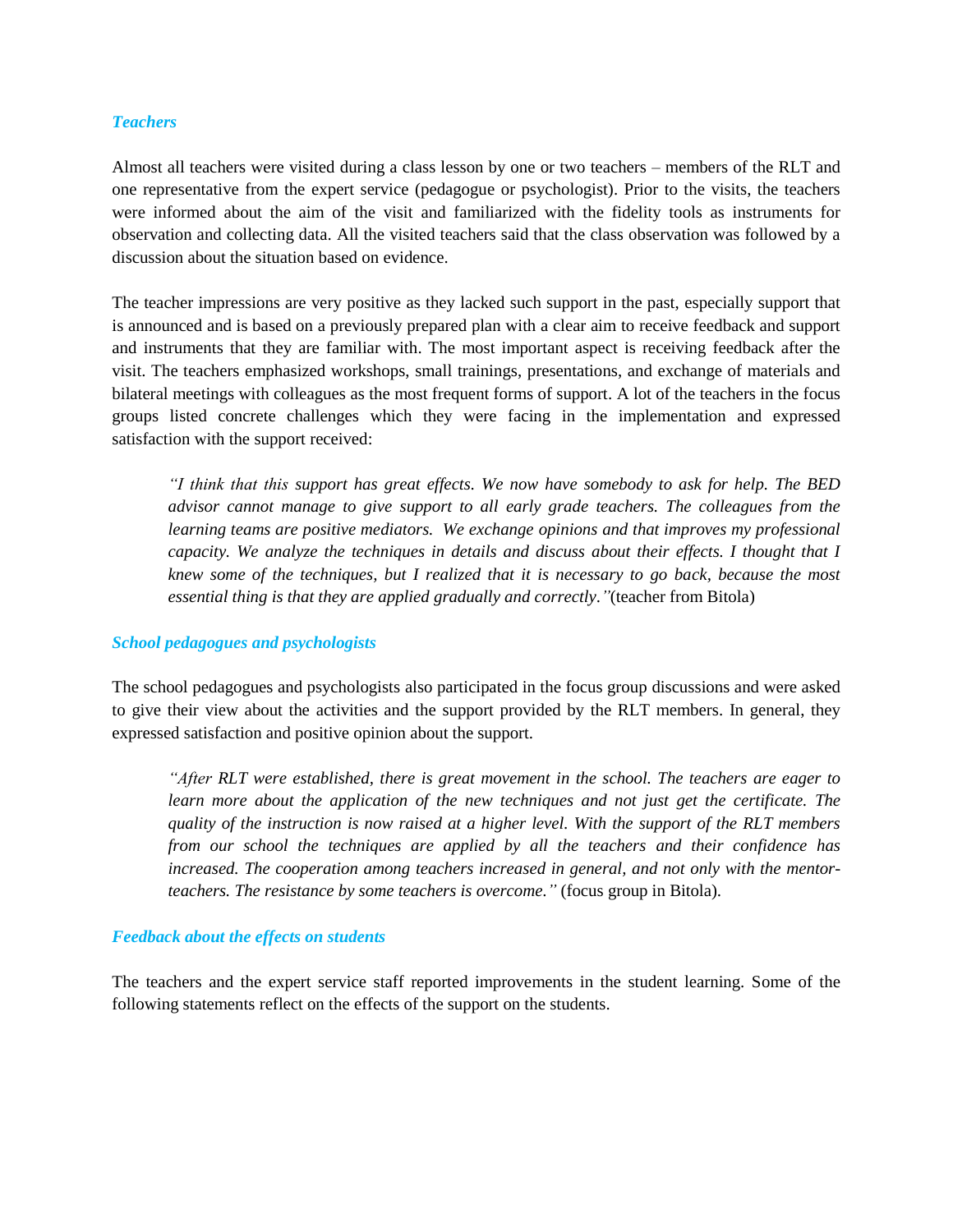*"For primary grade students, ordering pictures is very interesting; it engages even the most passive students. There is a competitive spirit, and students are motivated to retell according to the pictures.*" (teacher from Prilep).

*"With the Asterisk on the story- technique, the students understand better the content of the story."*(teacher from Prilep).

*"They write compositions. They pay attention to a powerful beginning and end. They are happy when on the wall with words, they are able to compose a nice sentence rich in descriptions."*(teacher from Skopje).

*"By applying various (plays, stories, strategies) I am able to motivate the students and I stimulate them to explain and justify their mathematical thinking"* (teacher from Struga).

*"I began to use tasks from various magazines and other materials. These are very interesting for students and now much more than before, they like to do the tasks, although they are textual and more difficult."*(teacher from Bitola).

## **4. CONCLUSIONS:**

The regional learning teams established and functioning in six regions in the country and involving in total 44 primary schools in both early numeracy and literacy have resulted in positive changes at all levels. More specifically the programme has contributed to:

- Improved quality of the teacher work with students;
- Increased number of teachers with quality portfolios and certificates;
- Overcome resistance to change by supporting and deepening teacher understanding and application of the techniques and the principles promoted with the new programme;
- Increased cooperation among teachers within a school and with teachers from other schools;
- Increased teacher confidence and openness of teachers to present and share their own practice and create examples of good practice available not only to their own schools, but also to the wider audience;
- Increased number of schools that have teachers with capacity to provide mentor support to other teachers in their own school.

On the basis of the statements presented in this report, it can be concluded that: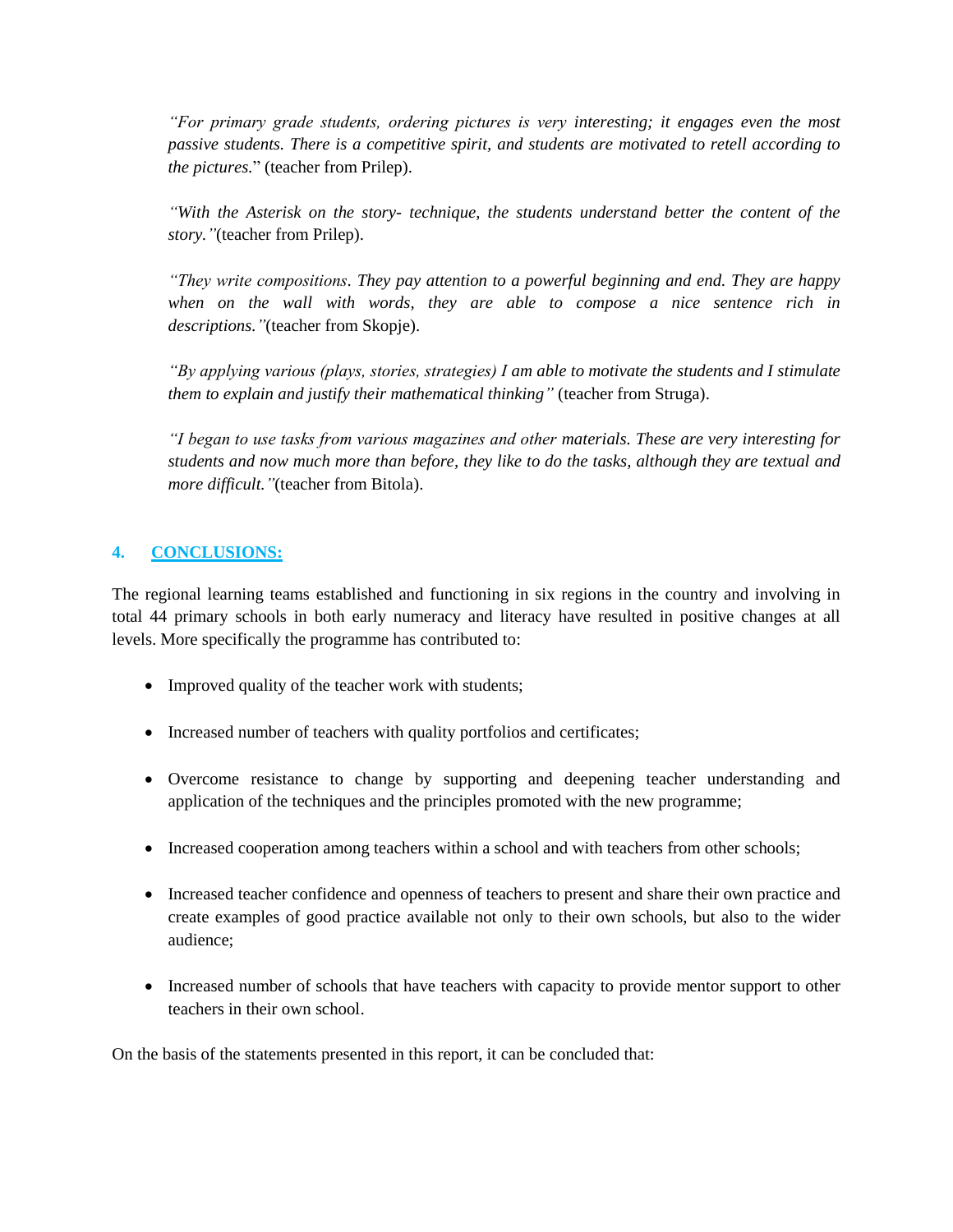- The model of teacher support via the Regional Learning Teams for applying innovations and introducing changes related to the *early numeracy and literacy programmes* is effective;
- This model can be applied to other regions and schools in the former Yugoslav Republic of Macedonia that participate *in early numeracy and literacy programmes*.
- This model can be also applied for other initiatives in the education sector as part of which teachers are the key stakeholder or contributor to change.

## **5. SUCCESS FACTORS**

As noted in the System Note and Monitoring note 1, the factors influencing the success of the initiative include:

- Consideration of all factors and in all programme phases that influence change in order to ensure innovation sustainability;
- Training model is based on research;
- The model of dissemination is ensuring that quality of training is maintained at all levels;
- Teacher Support is planned and implemented at several levels in order to ensure continuous teacher professional development and effects on student learning;
- Most importantly, teacher support is based on the evidence from application, the teacher being the creator, facilitator and broker of knowledge.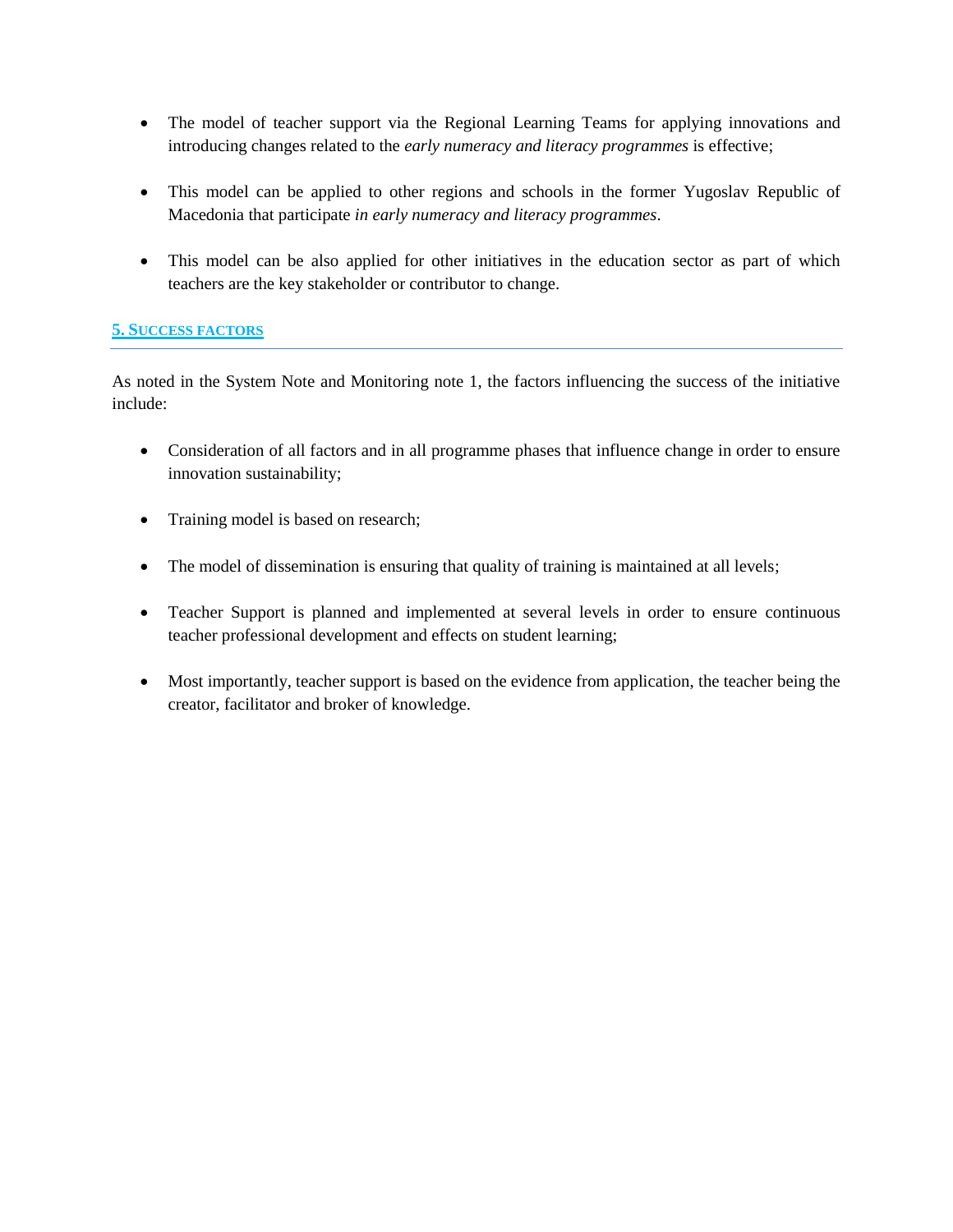#### **REFERENCES**

- *1.* Aleksova,A. (2014). *Support to teachers by Regional Learning Teams - Research Report*. Skopje: UNICEF.
- 2. Aleksova, A., and others. (2013). *Reading Literacy in Early Grades of Primary Education.* Progress Assessment Report. Skopje: UNICEF.
- 3. Aleksova, A., and others.(2012). *Thinking Mathematics in Early Grades of Primary Education.* Progress Assessment Report. Skopje: UNICEF.
- 4. Aleksova, A., (2012). *Application and Effects of Thinking Mathematics in Early Grades of Primary Education.*  Electronic Survey*.* Skopje: UNICEF.
- 5. Bureau for Education Development. (2008). *Concept for Primary Education*. Skopje: BED.
- 6. Clair, N., & Holdgreve-Resendez, R. (2008). *Review of Macedonian Language Curriculum.* Skopje: UNICEF.
- 7. Guskey, T. (2002). Professional development and teacher change. *Teachers and Teaching:Theory and Practice, 8*(3/4), 381–391
- 8. Mickovska, G., Aleksova, A., Ceslarov, M., & Raleva, A., (2009), *Thinking Mathematics in Early Grades of Primary Education-* Report on Baseline Situation, Skopje: UNICEF.

Mickovska, G., & Aleksova, А. (2009), *Improving Literacy in Early Grades of Primary Education:* Report on Baseline situation. Skopje: UNICEF

- 9. Mickovska, G., (2012). *Application and Effects of Improving Literacy in Early Grades of Primary Education.*  Electronic Survey*.* Skopje: UNICEF.
- 10. Miske, S., Clair, N., Rohde, J., & Bigelow, M. (2008). *Review of teaching practice in Mathematics and Language in Early Grades of Primary Education.* Skopje.: UNICEF
- 11. Rohde, J., & Wilmot., E.(2008). *Review of Macedonian Mathematics Curriculum.* Skopje: UNICEF
- 12. Westrick, J. (2011). *Transforming Early Literacy Instruction: An Effectiveness Study of the Local Literacy Provider Training Program in Macedonia. European Education*, *vol. 43,* no. 4 (Winter 2011–12).
- 13. UNICEF. (2010). *Situation Analysis of Children and Women*. Skopje: UNICEF.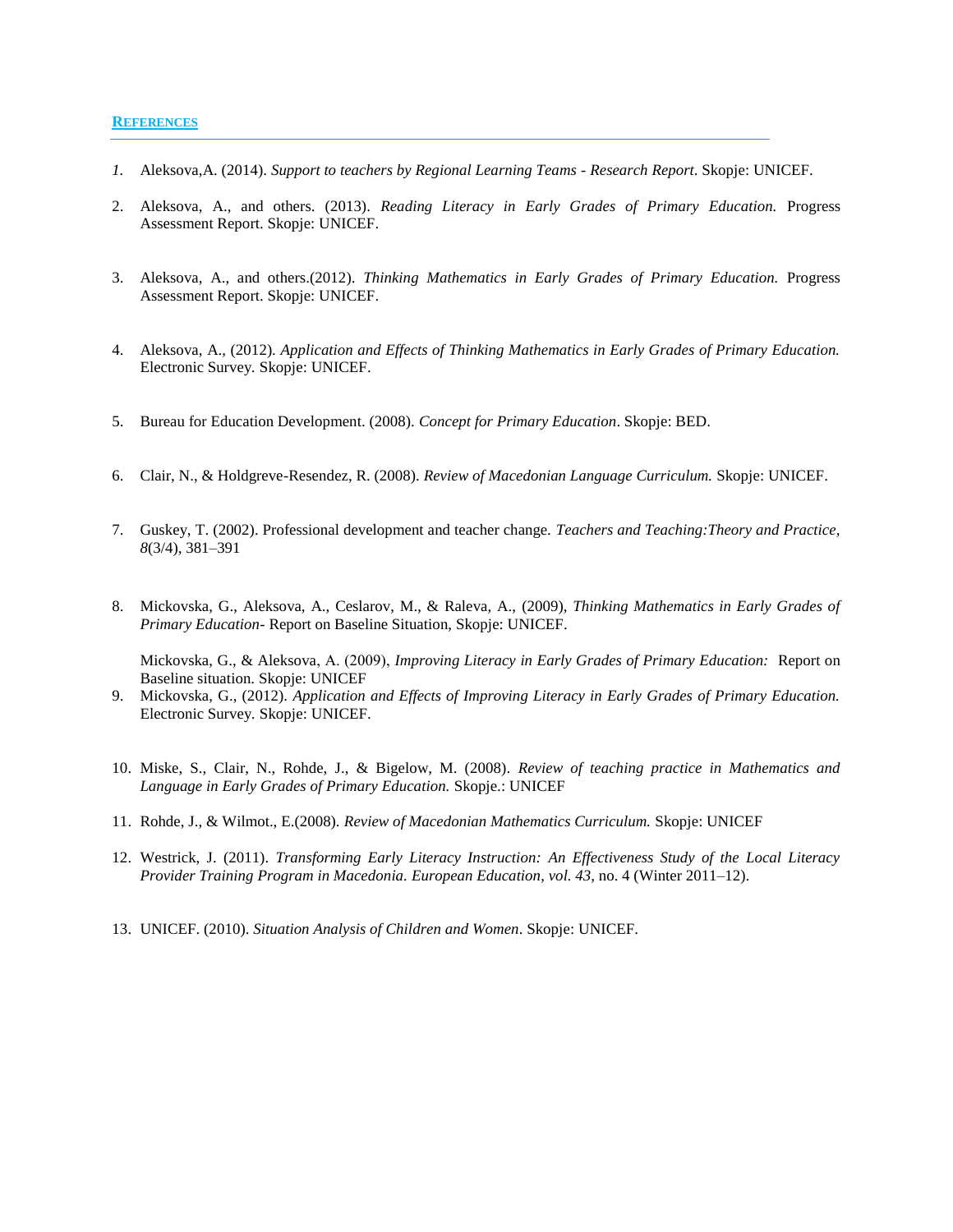#### **ANNEX 1- Methodology of e-survey with teachers**

The e-survey contained 17 questions, out of which 7 questions with offered multiple choice responses, 4 questions with offered multiple choice responses and a requirement to provide evidence and explanation in support to the given response, 3 questions with a requirement to describe the current situation, and 3 questions required a short response. 7 questions were related to changes in the personal development of the RLT member and 10 questions related to changes in the school. When giving responses, teachers were asked to take into consideration the situation in their school before September 2013, and after September 2013 until May 2014 (the period in which the RLTs were active).

The questionnaire and the instructions for filling in $19$  were sent via e- mail to 88 teachers-RLT members, or two per primary school, in total 44 primary schools, 22 for numeracy and 22 for literacy. Responses were from all 44 schools, or 70% RLT teachers responded to the questionnaires on numeracy and 75% to the questionnaire on literacy. There were instances when teachers responded as a group despite the requirement to respond individually. The respondents were 16 % national trainers, 52 % school trainers and 32 % experienced teachers selected as members of RLT. All respondents but one attended all (four) organized RLT meetings.

The responses were processed separately for numeracy and separately for literacy and presented both quantitatively and qualitatively. However, where possible, generalized statements were given. The responses are generalized in order to draw conclusions about the work and the effect of activities of six RLTs and 44 primary schools.

The qualitative responses are used most often to illustrate the views and therefore are quoted as responded. The open questions were responded with well elaborated arguments which demonstrate that the teachers know the programme and the potentials for its application very well. This, by itself, could be considered as one of the effects of the programme upon the level of their professional knowledge and mentoring skills for giving support to the colleagues.

 $\overline{\phantom{a}}$ <sup>19</sup> <https://docs.google.com/forms/d/1CtXnZHIvWPA3AdNtnTpkA4ACe-ipuJSTyx0I7KHL6vs/viewform>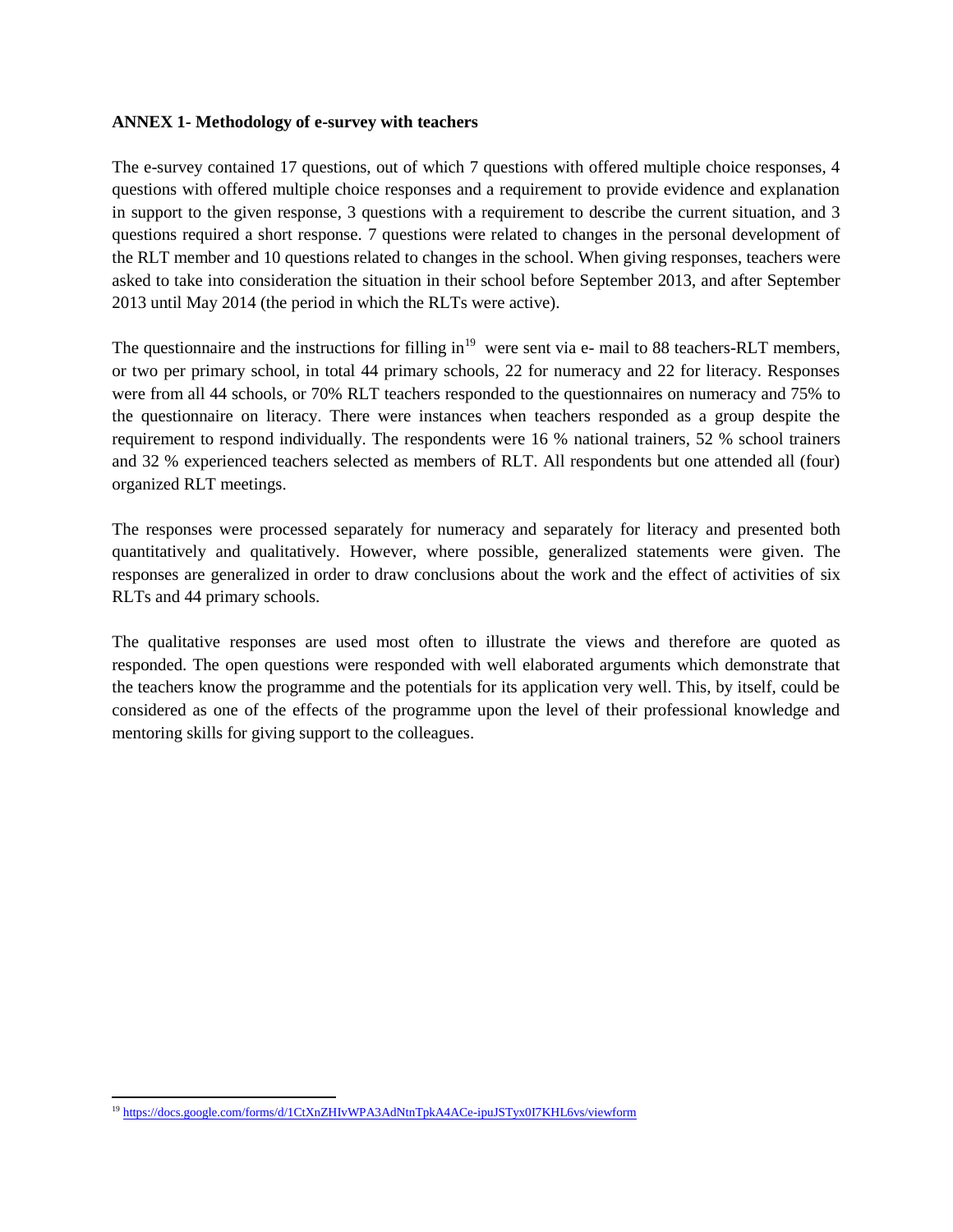#### **ANNEX 2- Findings from the e-survey with teachers**

#### **Statements by teachers-**

#### *Meetings, trainings and workshops*

*"Support was given about the way in which the students can self-assess themselves".* (respondent from Bitola)

*"Support was given for application of the tangram-ways in which students can complete given figures with the help of the tangram"* (respondent from Bitola).

*"I have realized a training with an older colleague in relation to the wall of words, strong beginnings and endings, thematic network, ordering of words, etc."* (respondent from Skopje).

*"A working meeting with a grade teacher who was preparing for the professional exam and was working on class preparation with the application of techniques from literacy" (*respondent from Prilep).

#### **Challenges faced by the teachers**

*"In which operations can the model of sticks be applied? How can I use the table 100 in Grade Two? How can I make easier the multiplication to particular students?" (*respondents from Bitola)

*"Is it better to apply the technique part – part of a whole or do the whole numbering with the table 100? Are the textual problems well formulated and are all the types of textual problems well covered? For this task, I found three possible ways for solution, are there any others? I applied the technique Model of sticks, but I think that every student did not succeed to apply it adequately, I should devote one more hour or maybe I should not insist on them to visualize it. For the multiplication I know how to make use of the manipulatives, but I have a problem with division."* (respondent from Skopje and respondent from Struga).

*"We agreed in the working out, on which texts I should apply which strategies for reading and writing lessons" (*respondent from Skopje).

*"Developing model classes for mathematics. How can students be included in developing models and learn from it..."* (respondent from Struga).

*"Developing of checklists for individual and group assessment of students"* (respondent from Bitola).

*"Should the application of mathematical games be planned as part of regular instruction?"* (respondent from Struga) or "*In which part of the lesson I should plan and apply the game?"* (respondent from Bitola)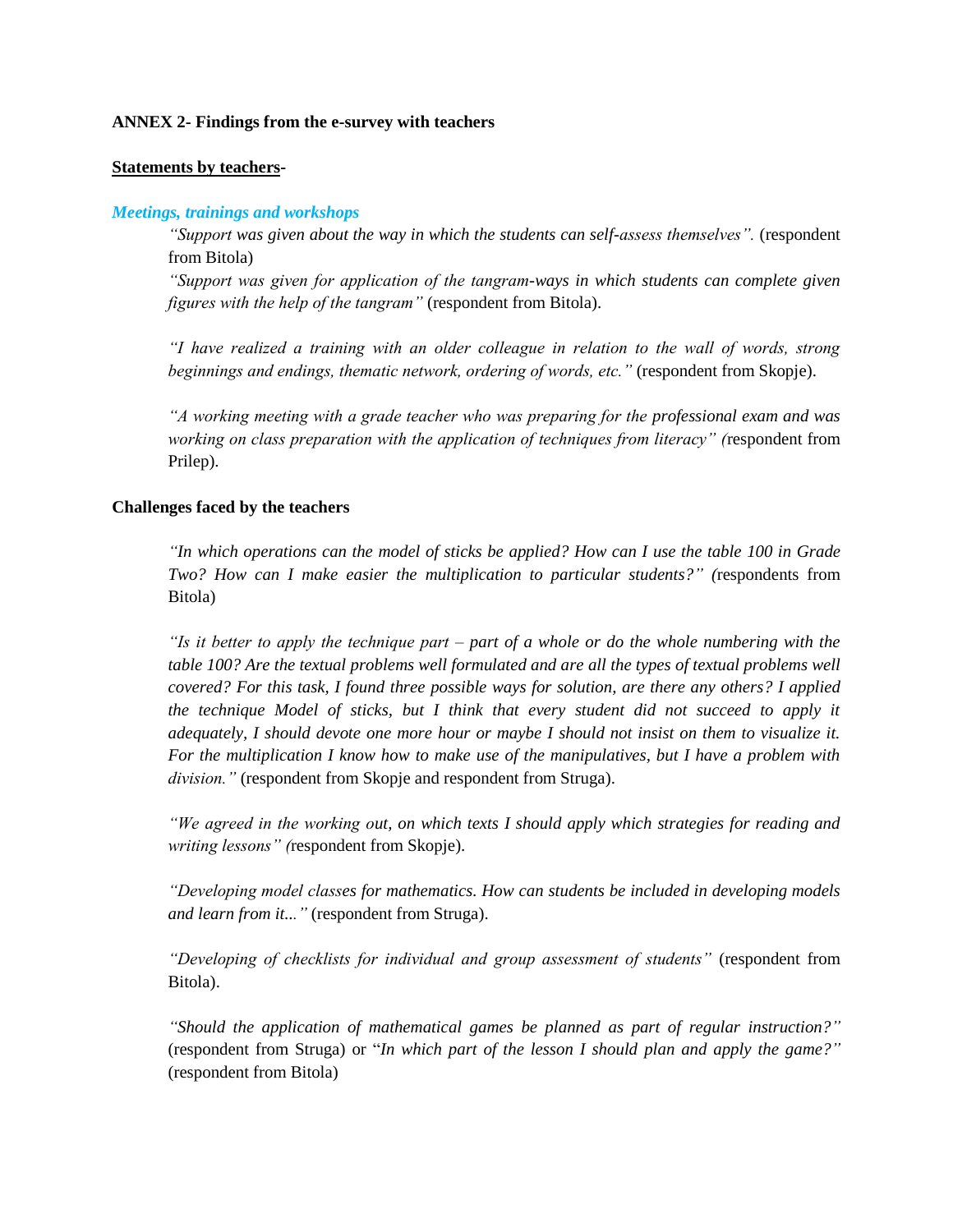*"Planning the realization of the teaching content; Structuring the class, selection and implementation of most adequate techniques and manipulatives."* (respondent from Bitola).

*"Which are the most adequate strategies for literacy to be planned?"* (respondent from Skopje).

*"To what extent is it correct and is rightly determined the place of some technique in the daily preparation, and so on?"* (respondent from Prilep).

*"We had discussions about the time frame and adequacy for the age of the students"* (respondent from Skopje).

*"What are the most effective ways to teach Roma students multiplication given that they are not attending classes regularly?"* (respondent from Bitola).

*"How to apply the techniques in work with children with special needs?"* (respondent from Skopje).

*"Can we use Knocking with fingers in grade 2 with children that have problems in the literacy?"* (respondent from Skopje)

*"Exchange of ideas for using technology in the realization of contents from mathematic (graphic presentation, ready made presentations as directions for visual setting, setting textual problems and developing thinking operations...) as well as the use of the Smart interactive table and various applications."* (respondent from Skopje).

#### *Examples of support provided to teachers*

*"A teacher in our school has a class that includes students with difficulties in the intellectual development. She asked for help on how to best support children in understanding addition and division of numbers up to 20. We gave her support for designing individual play activities and used manipulatives for better visualization of the numbers and for using the Table 10."*  (respondent from Bitola).

*"A colleague reported a challenge with a grade 4 student who cannot memorize the multiplication table although he understands it. The teacher's fear was later the student will have problems with out-of-table multiplication and division. With the application of various strategies we managed to come to understanding that, the student can work with the out-of-table multiplication and division* 

*"My colleague stated that he had seen from his own experience that in describing objects or characters with more frequent application of the interactive writing, the students have become skilled to give better descriptions – compared to the previous generations."* (respondent from Skopje).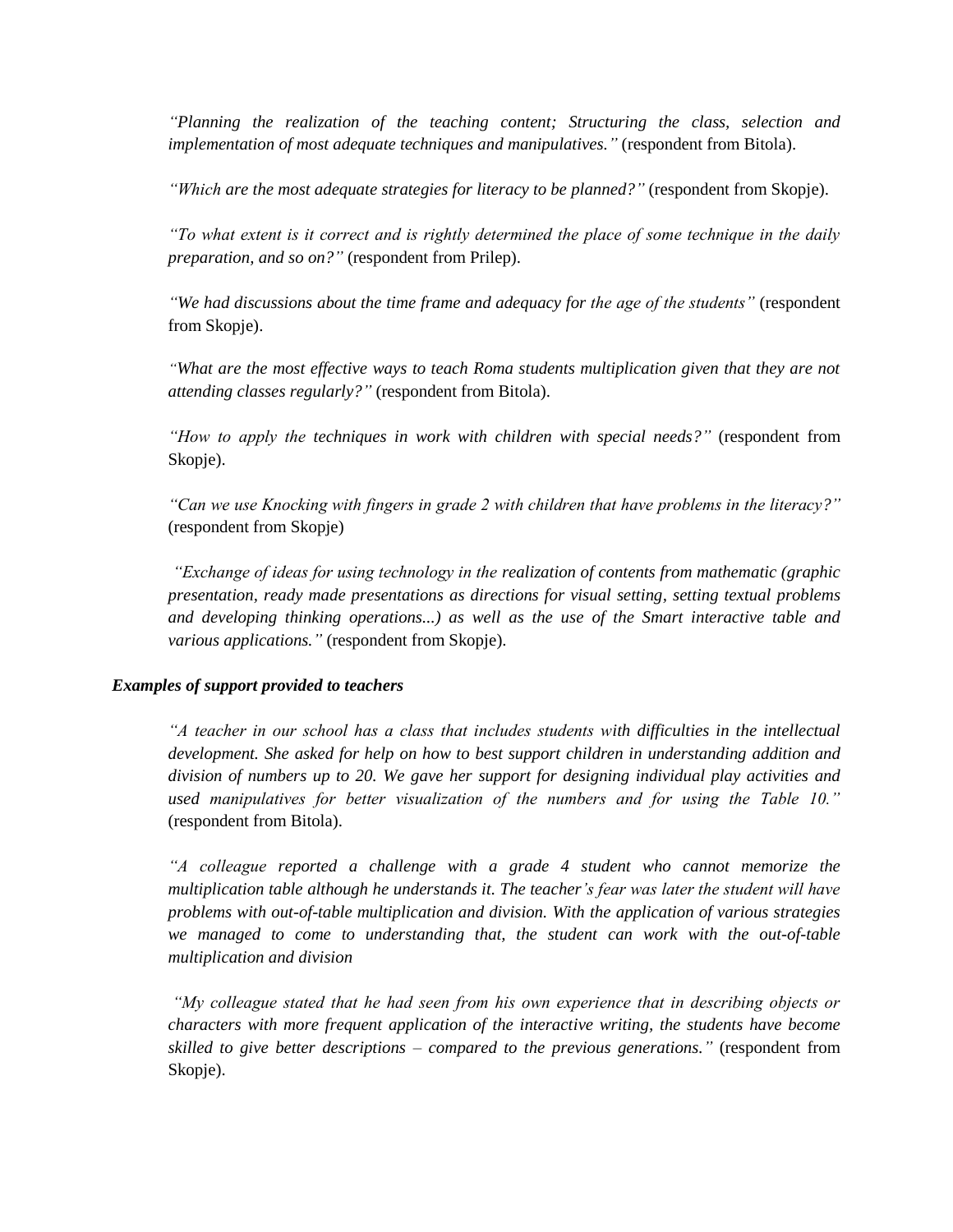*"With a colleague I noticed that on the class hours she had included too many strategies, and so her lessons were not very successful. After the consultation she began to make a selection of number of strategies that are adequate to the contents and the objectives of the lesson and began to realize excellent lessons"* (respondent from Skopje).

*"A colleague lacked confidence for the implementation of the programme in numeracy. We organized open classes and she got convinced that the techniques and the strategies of the new numeracy programme problem solving can be made easier. She also opportunities for weaker students – step by step to come to a solution."* (respondent from Bitola).

*"There was resistance for its application, because the teachers had not understood the manual. I invited them to attend my classes with the application of the LP and I was giving the additional explanations and so their resistance was overcome."* (respondent from Skopje).

*"The majority of the teachers were showing resistance by saying that there is nothing new about the programme. With constant cooperation, support and discussion the problem was overcome."* (respondent from Skopje).

#### **Graphs**



**Graph 1:** *Personal advantages of the RTL's teachers by their inclusion in the teams for learning*